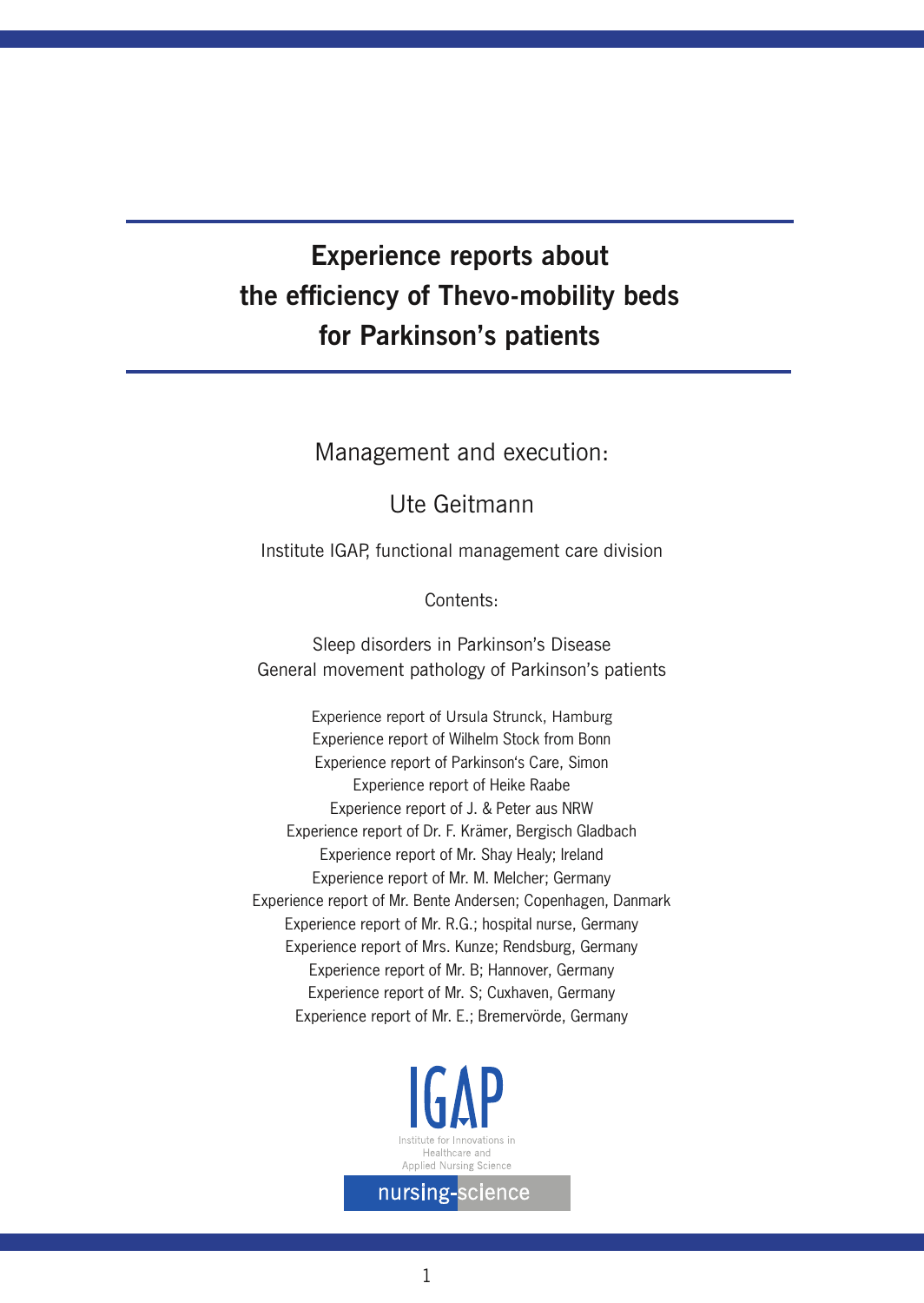#### Sleep disorders in Parkinson's Disease

In a large-scale study, patients suffering from Parkinson's Disease were asked which symptoms effected their quality of life the most. First was depression, followed by sleep disorders and then the patients listed illness-related dependency and physical symptoms.

Sleeplessness worsens physical symptoms and causes daytime fatigue, which negatively effects quality of life. Restorative sleep provides improvement of the entire pathology. In 1999, the European Parkinson's Disease Association assumes that more than 90% of Parkinson's patients also suffer from problems with sleep.

#### Causes

Parkinson's causes various sleep problems that could be caused by the disease or by therapy.

In the study above, more than 70% of patients suffer from different nightly sleep problems, as shown in this table:

| Frequent urination at night             | 79% |
|-----------------------------------------|-----|
| Immobility in bed, difficulties turning | 65% |
| Leg cramps                              | 55% |
| Vivid dreams, nightmares                | 48% |
| Dystonia, uncontrolled movements        | 34% |
| Leg movements                           | 33% |
| Tremors during sleep                    | 27% |
| Hallucinations                          | 16% |

Other patient surveys revealed that approximately two-thirds of Parkinson's patients suffer from sleep problems and one-third of those patients require medication. These nightly sleep problems, which can also include sleep apnea, can result in daytime fatigue, which can cause nodding off during the day.

The causes of these nightly sleep problems and day time fatigue may be rooted in the medical therapy of Parkinson's.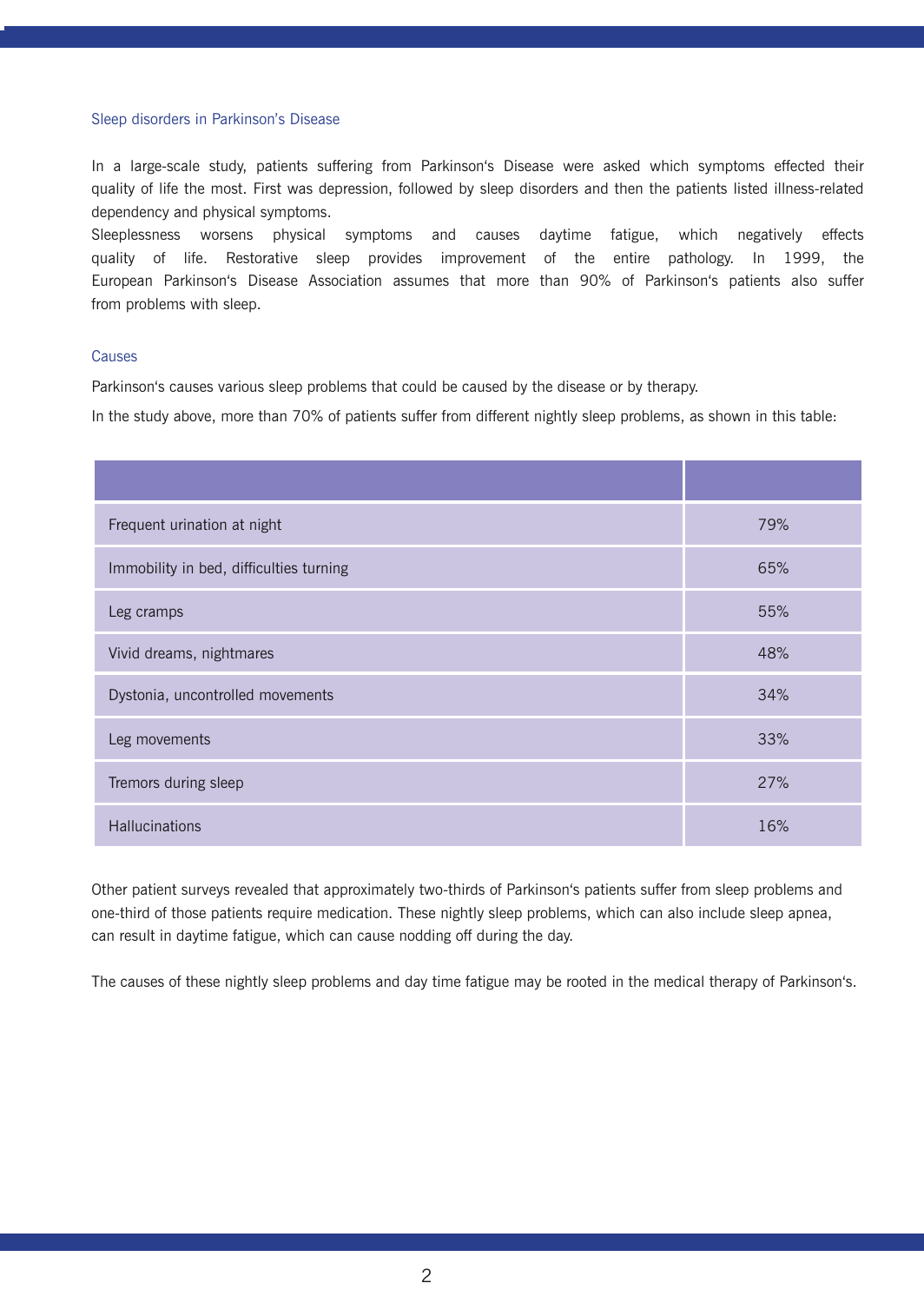# Types of sleep problems

- Problems falling asleep
- Waking up early
- Motor syndromes during sleep (tremors or abrupt movements)
- Frequent, short phases of being awake (fragmented sleep)
- REM sleep behavioral disorder: Typically, muscles are completely relaxed during REM sleep, but if a neurodegenerative disease like Parkinson's is present, the person may scream, speak, or move heavily during REM sleep, resulting in injury.
- Momentary nodding off in the daytime

# Frequency of different sleep problems in Parkinson's patients:

(Multiple problems possible)

- 64% difficulties falling asleep
- 73% problems sleeping through the night
- 93% daytime fatigue
- 63% nightmares/vivid dreams
- Up to 30% sleep attacks (suddenly falling asleep in the daytime)

Periodic limb movements, or PLM, also occur often. The patient won't recognize PLM as the cause of their waking, but their partner can learn to recognize the disorder.

# Sleep case history

Patients were asked 22 questions to create a targeted treatment of their sleep problems. Here are a few examples:

- Is turning in bed difficult?
- Is mobility in general poor at night?
- Do you remain in the same position throughout the night?
- Do you suffer from back pain at night?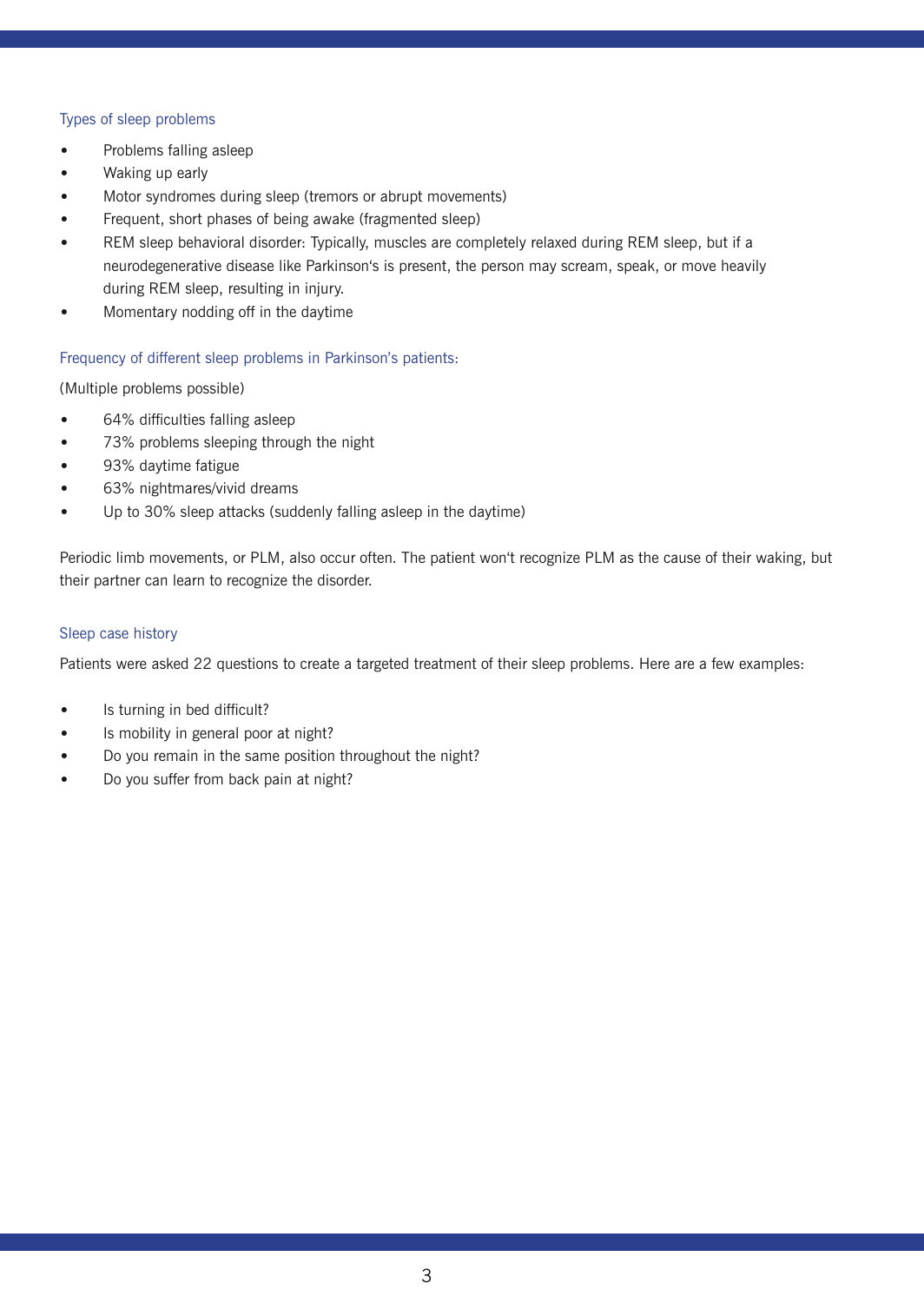# Diagnosis and treatment

To make a diagnosis for sleep disorders, doctors need to gather a case history for the patient, perform a physical examination, and interview the family. The Parkinson's Disease Sleep Scale (PDSS) is a specially developed questionnaire on sleep quality that will help to identify the disease specific aspects of the sleep disorders the patient suffers from.

Once diagnosed, treatment can begin.

From the start of treatment, a vicious cycle is created. Dopaminergic medication can cause sleep problems, but a lack of medication can result in muscle stiffness (rigidity) or immobility (akinesia).

# Conclusion:

The results of these studies are as follows:

- Normal mattresses do not allow for the patient to gain perception impulses by moving themselves, which results in immobility and rigidity.
- Parkinson's causes REM sleep behavioral disorder.
- Micro-Stimulation may provide relief for the periodic leg movements (PLM) that make a Parkinson's patient startle.
- Back pain can be reduced by sleeping on a Thevo mattress. Anatomical positioning will reduce muscle stiffness and nagging pain.

Ute Geitmann Institute IGAP 2010-01-25

Source: Extracts from: www.parkinson-web.de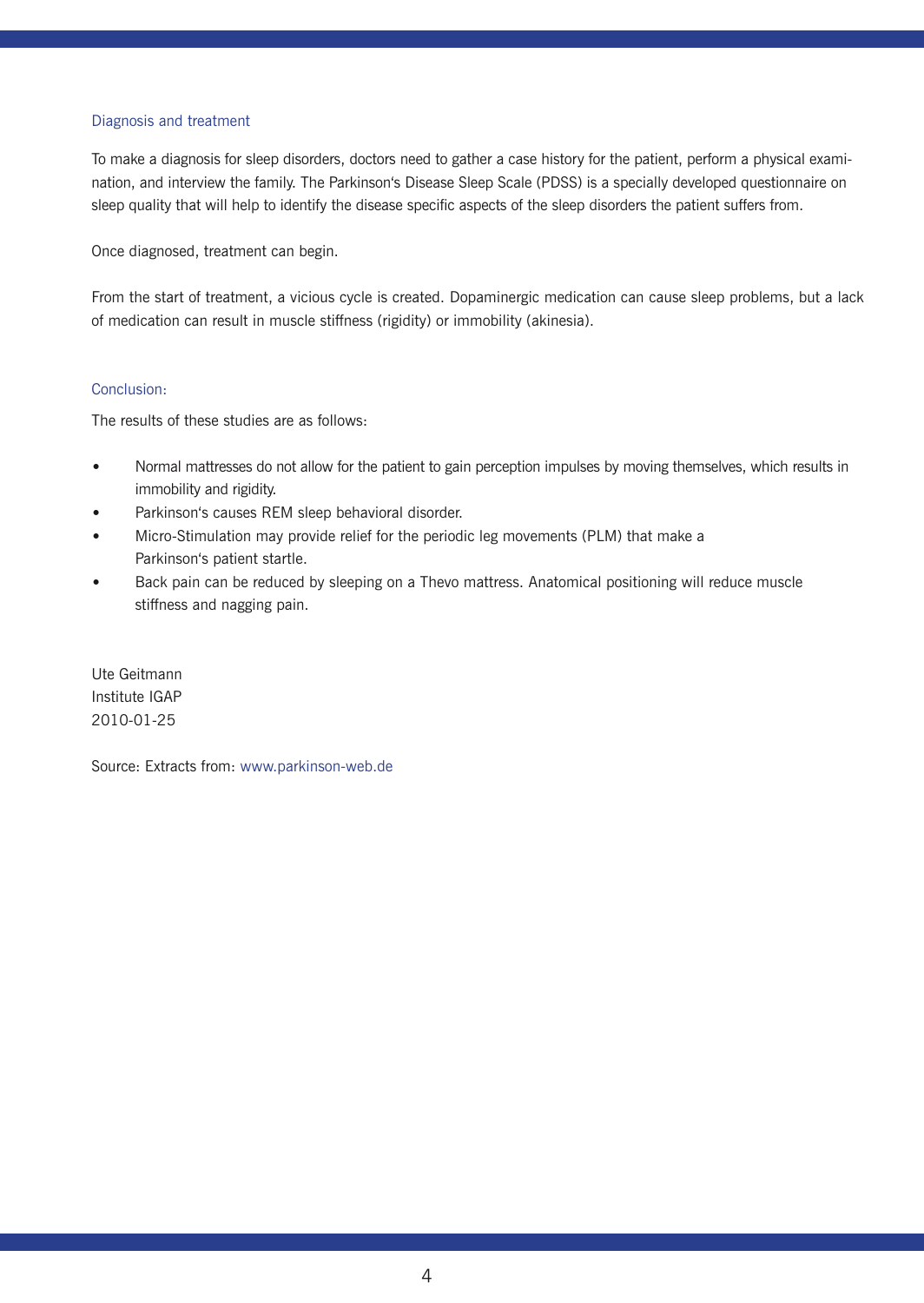#### Movement symptoms

#### Bradykinesia, Hypokinesia, Akinesia

Bradykinesia is distinguished by slowness of movement. Hypokinesia refers to decreased bodily movement.

Akinesia is a high-level physical inactivity up to complete immobility (despite normal muscle strength). Initiating movement is disturbed, as well. Akinesia affects the targeted and random processes of the transverse muscular system.In everyday usage there is often no sufficient distinction between these terms, e.g. the terms Bradykinesia and Hypokinesia are often used for milder forms of Akinesia.



Bradykinesia and Hypokinesia are the most affecting disorders and present the following problems:

- Reduced mimics and gestures
- Reduced resonation of arms
- Hoarse, whispering voice
- Monotone voice
- Less frequent swallowing (resulting in salivation)
- Shrinking letters during writing
- Reduced fine motor hand movements
- Disturbed, quick alternating movements
- Walking with small steps, poor rolling of feet during walking
- Dragging one leg behind oneself
- Difficulties initiating movement, leaning forward when walking
- Falling backwards (partial disturbances of balance)
- Posture disturbances (rolled posture)
- Difficulties getting up
- Difficulties turning in bed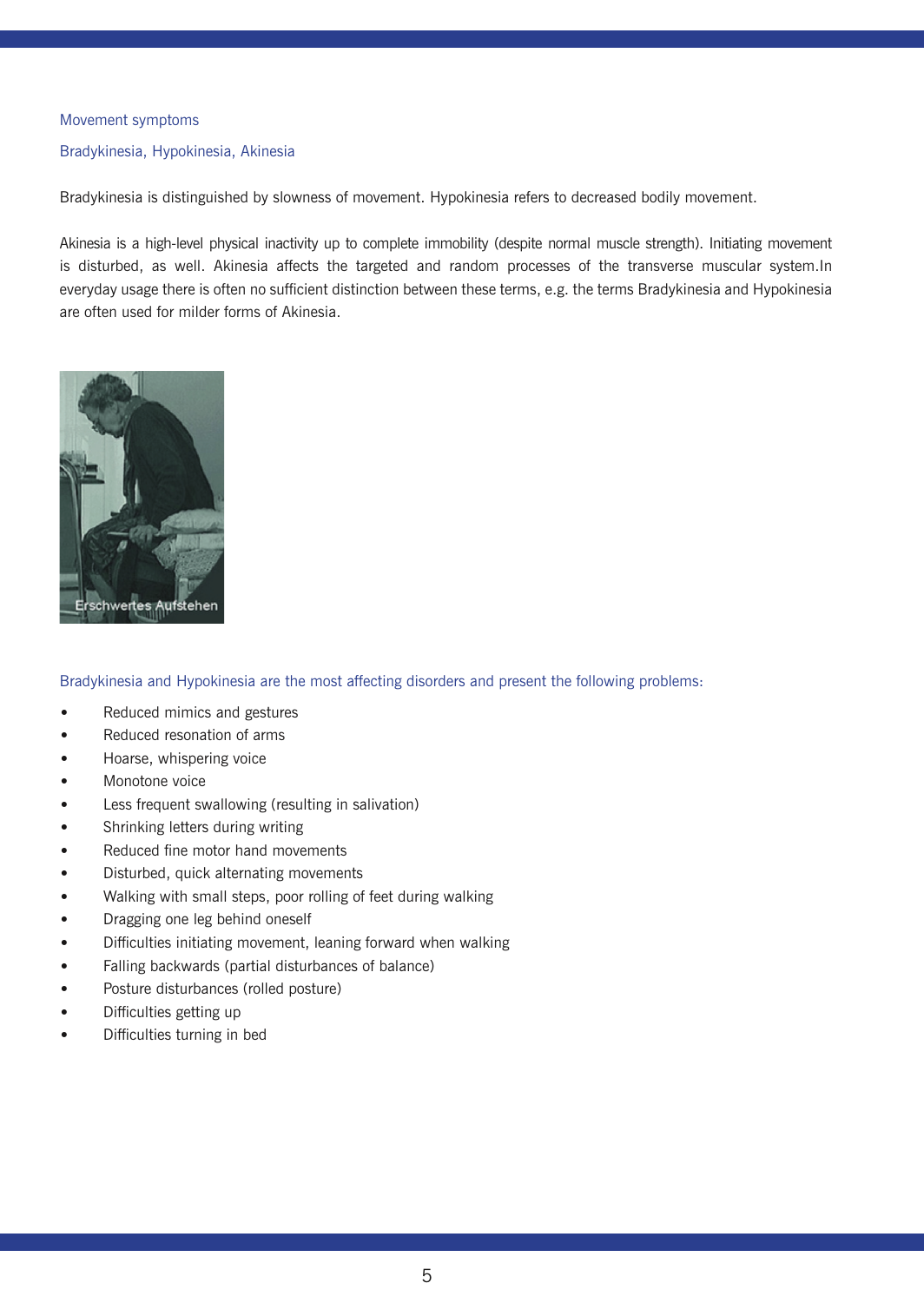Hypokinesia normally starts on one side of the body and remains restricted to this side for quite a long time.If medication is suddenly discontinued or if the person gets seriously ill, a so-called akinetic crisis may be the consequence in Parkinson's patients. It is distinguished by immobility, impossibility to speak or swallow and high fever. These are life-threatening complications. Amantadin infusions or Apomorphine injections help to tackle the crisis.

# Rigor

The simultaneously increased tone, i.e. increased tension, in the antagonistic muscles (muscles acting in pairs, e.g. flexors and extensors) is also termed rigor or muscle stiffness.

Rigor must be divided from the spastic hypertonia, which has other causes. Patients experience rigor as sensation of stiffness in arms and legs. If someone tries to move, e.g. the arm of the patient, they sense a strong resistance in all directions.

Furthermore, a gear phenomenon is present, i.e. movement only in a jerky and abrupt manner. Rigor and gear phenomenon may be provoked during examination by the patient making a fist with the other hand. Proprioceptive muscle reflexes often are increased on the affected side.



#### Shaking = Parkinson's?

October 2006 / Dr. Ferenc Fornadi, Gertrudis-Klinik Biskirchen, Germany

Definition of different tremor diseases



The term "tremor" is used for shaking in medical language. Tremor is defined as random rhythmic movement of one or more body parts (= oscillation). Tremor is just a symptom and its causes are manifold.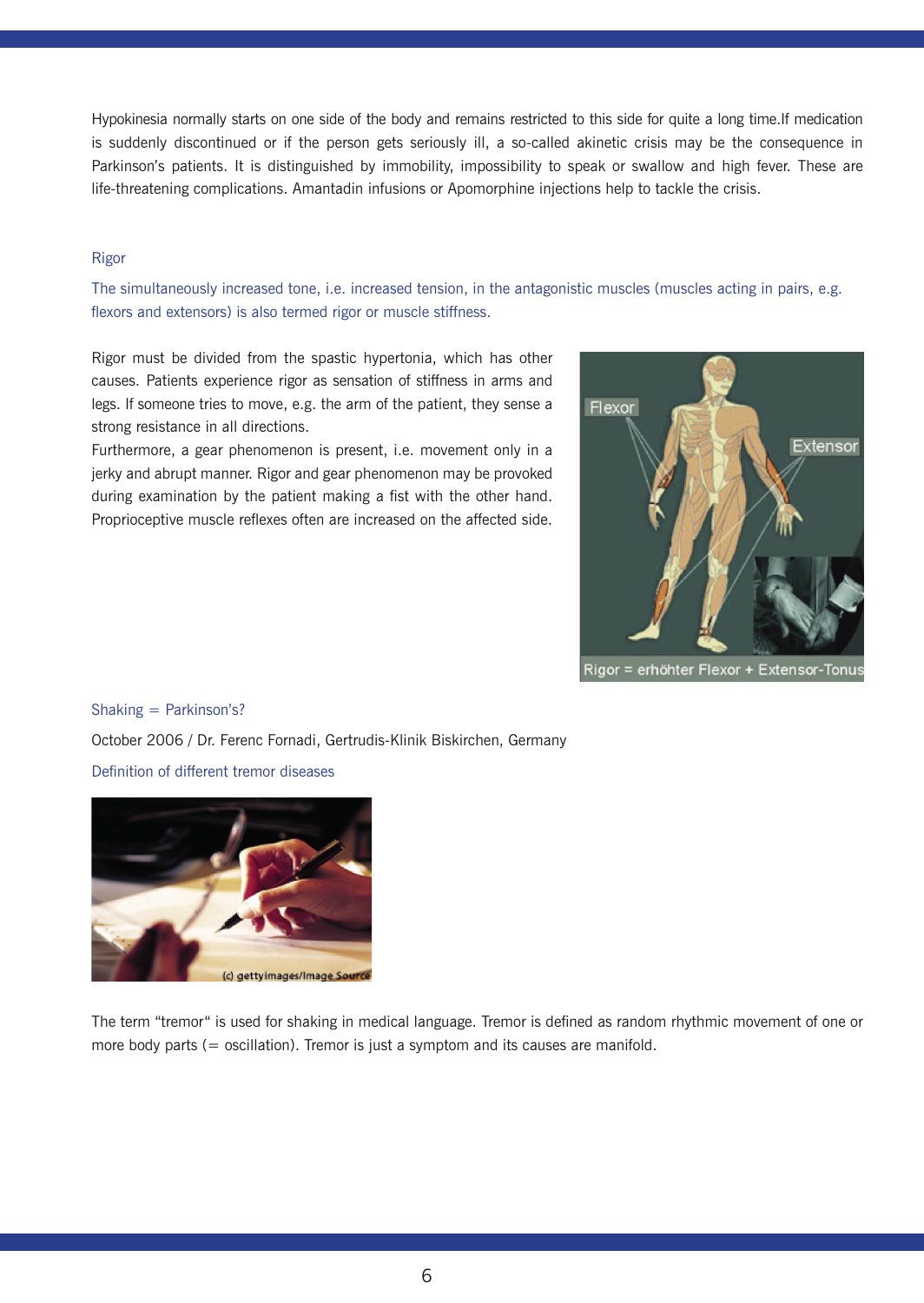Shaking most commonly is associated with Parkinson's disease. Consequently, when shaking occurs one primarily has this disease in mind. In many cases a possibly long-term, unnecessary, and ineffective Parkinson's therapy is initiated. To avoid such a misdiagnosis, differentiating the different types of tremor is of great importance.

# Types of tremor

Differentiation of the types of tremor is made on the basis of following criteria:

- 1. Frequency: low frequent: 2-4 Hz, medium frequent: 4-7 Hz, high frequent: >7 Hz
- 2. Particular localization: Head tremor, tongue tremor, vocal cords tremor, lower jaw tremor, hand tremor, leg tremor.
- 3. Particular trigger situation: Standing, writing, playing violin.
- 4. Activation conditions: Rest, holding, action and voluntary movement. Consequently we distinguish between rest tremor, postural tremor, action tremor, and intention tremor.

#### Activation conditions

The rest tremor is the most common tremor in Parkinson's. It has a frequency of approximately 5 Hz. It primarily occurs at a state of complete relaxation and with droopy arms when standing and walking. Inner tension (e.g. counting backwards), positive or negative emotions, stress, observation, or cold intensify rest tremor. With voluntary movements, especially when initializing movement, shaking stops for a while. In voluntary movements the rest tremor may occur again towards the target. This so-called "landing tremor" must not be confused with the intention tremor. Rest tremor is also termed money counting or pill rolling tremor, due to the typical, rhythmic hand movement.

The action tremor occurs in voluntary movements and can considerably disturb them (spilling liquids, problems writing and controlling cutlery). It generally is a bit faster than the rest tremor, but frequency might be at the same level.

The postural tremor, also termed static tremor, can be observed when arms are held out. Its' frequency is similar to that of the action tremor. Postural and action tremor are typical of the familial essential tremor.

The intention tremor is characteristic of a cerebellum disease, occurs during targeted movements of hands and legs, and the amplitude grows ever larger towards the target.

#### Tremor syndromes

The different types of tremors, their combination, other symptoms, the anamnestic data, and results indicate the specific tremor syndromes.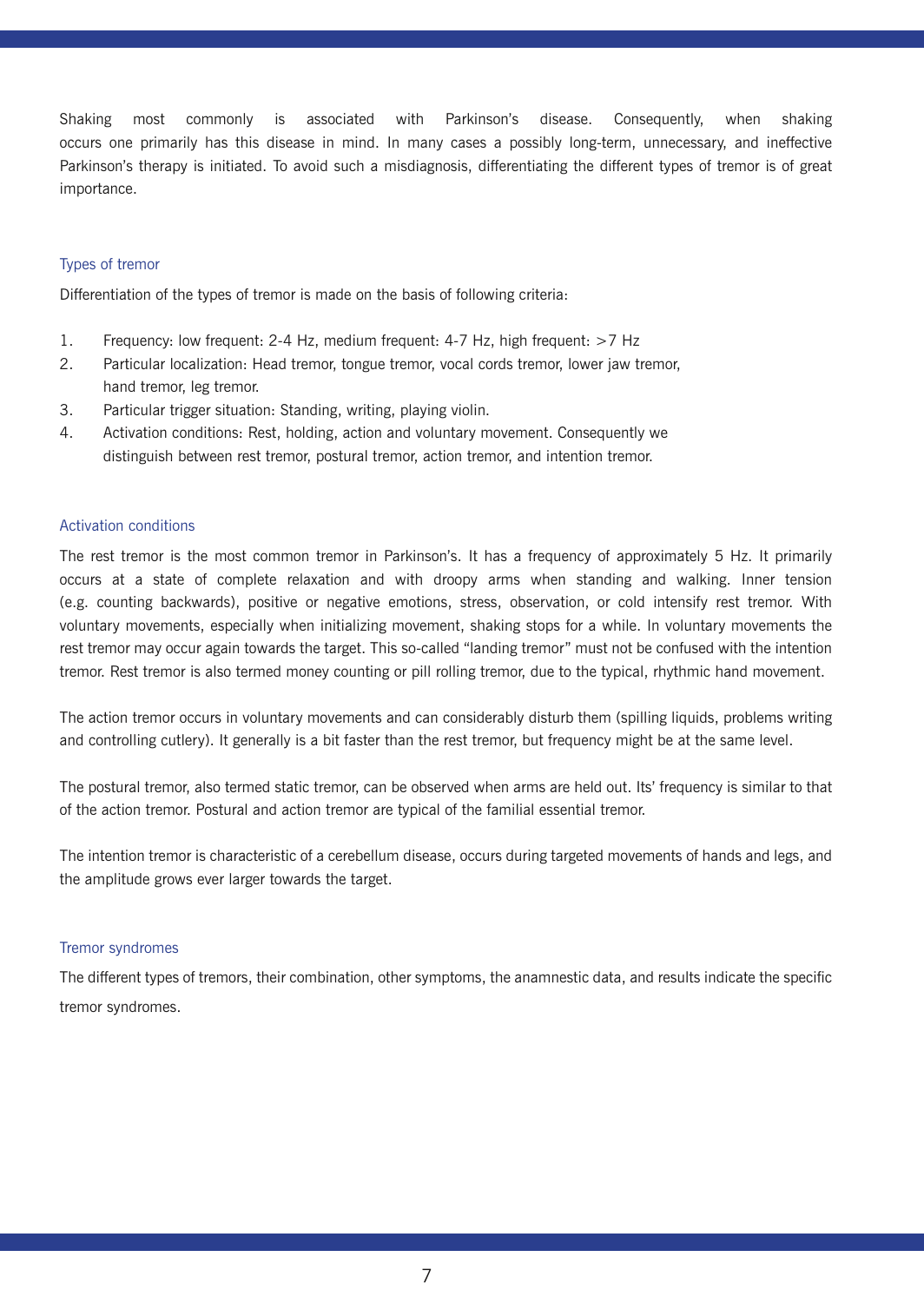Tremor syndromes (diseases)

- Intensified physiological tremor
- Parkinson's tremor
- Essential tremor
- Orthostatic tremor
- Dystonic tremor
- Task-specific tremor
- Tremor in cerebellum diseases
- Holmes tremor
- Palatal tremor
- Medicinal and toxic tremor
- Tremor in polyneuropathy
- Wilson's disease
- Shaking in the elderly
- Psychogenic tremor

# Intensified psychological tremor

Even healthy people shake in different situations, e.g. when cold, from excitement, exertion, etc. This so-called physiological tremor can be visibly intensified, especially in the arms-holding-out-test. This shaking is faster (more than 6 Hz). Causes are different; if fixed, the tremor is reversible. It there fore is important to find the trigger of the intensified physiological shaking by diagnostics. The most common causes are:

- Medications (antidepressants, lithium, anti-epileptic agents)
- Hyperthyroidism, drop in blood sugar
- Vegetative dystonia
- Medication or drug withdrawal
- Liver/ renal diseases
- Alcoholism
- Brain injuries (one-sided)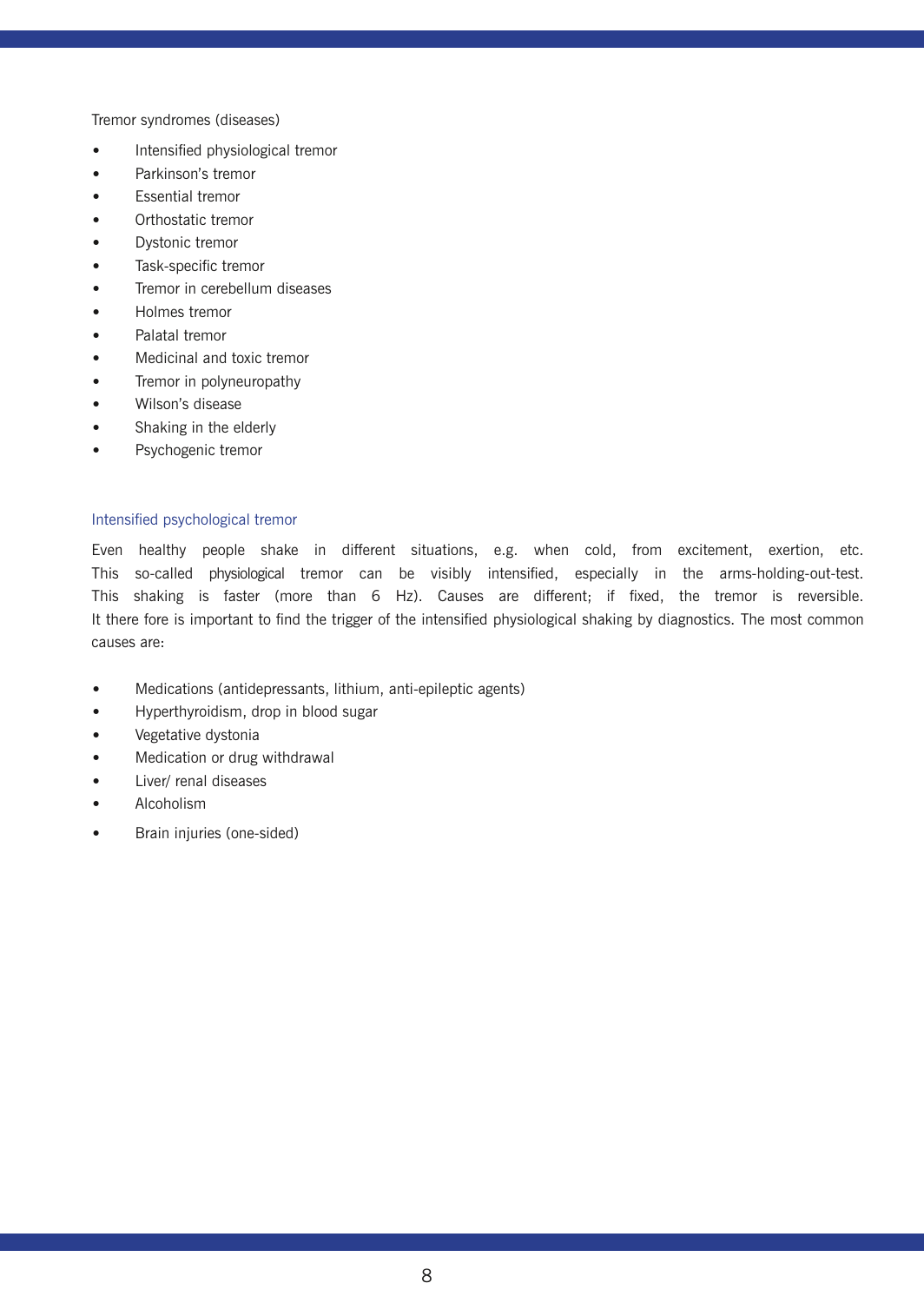#### Parkinson's tremor

Different types of tremors occur in Parkinson's disease, although the rest tremor is the most typical sign of Parkinson's. Following combinations of the single tremor types are possible:

#### Type I, classical Parkinson's tremor

This is a typical rest tremor, which might be accompanied by a posture or action tremor. These tremor types, however, have the same frequency. Shaking diminishes in the transition of rest to holding or action movements.

#### Type II, rest and posture tremor of different frequencies

This type presents besides the rest tremor, a faster, second tremor type with a difference in frequency of more than 1.5 Hz. (mixed tremor). Some patients have a combination of an essential tremor with a Parkinson's tremor.

#### Type III, pure posture and action tremor

Some patients have a pure posture and action tremor with a frequency exceeding 5 Hz.

#### Mono-symptomatic rest tremor

This tremor type often poses diagnostic problems, since other Parkinson's symptoms than the isolated rest tremor cannot be found. L-Dopa-PET-examinations show a disturbed dopamine system in the patients, like in Parkinson's disease. This type of Parkinson's shaking is also termed benign (non-malignant) tremor-dominant Parkinson's Disease.

# Classical essential tremor

Termed as familial essential tremor is a disease often presenting a heritable, isolated tremor. In general, the essential tremor is a slow, progressive disease with predominantly posture and action tremor. Occasionally, a resting tremor is present, as well. Shaking might begin early in youth or at advanced age. Approximately 60% of cases have an autosomal dominant inheritance. Most people affected recognize the temporary drop in shaking after consuming alcohol. Hands, head, voice, face, legs and trunk can be affected.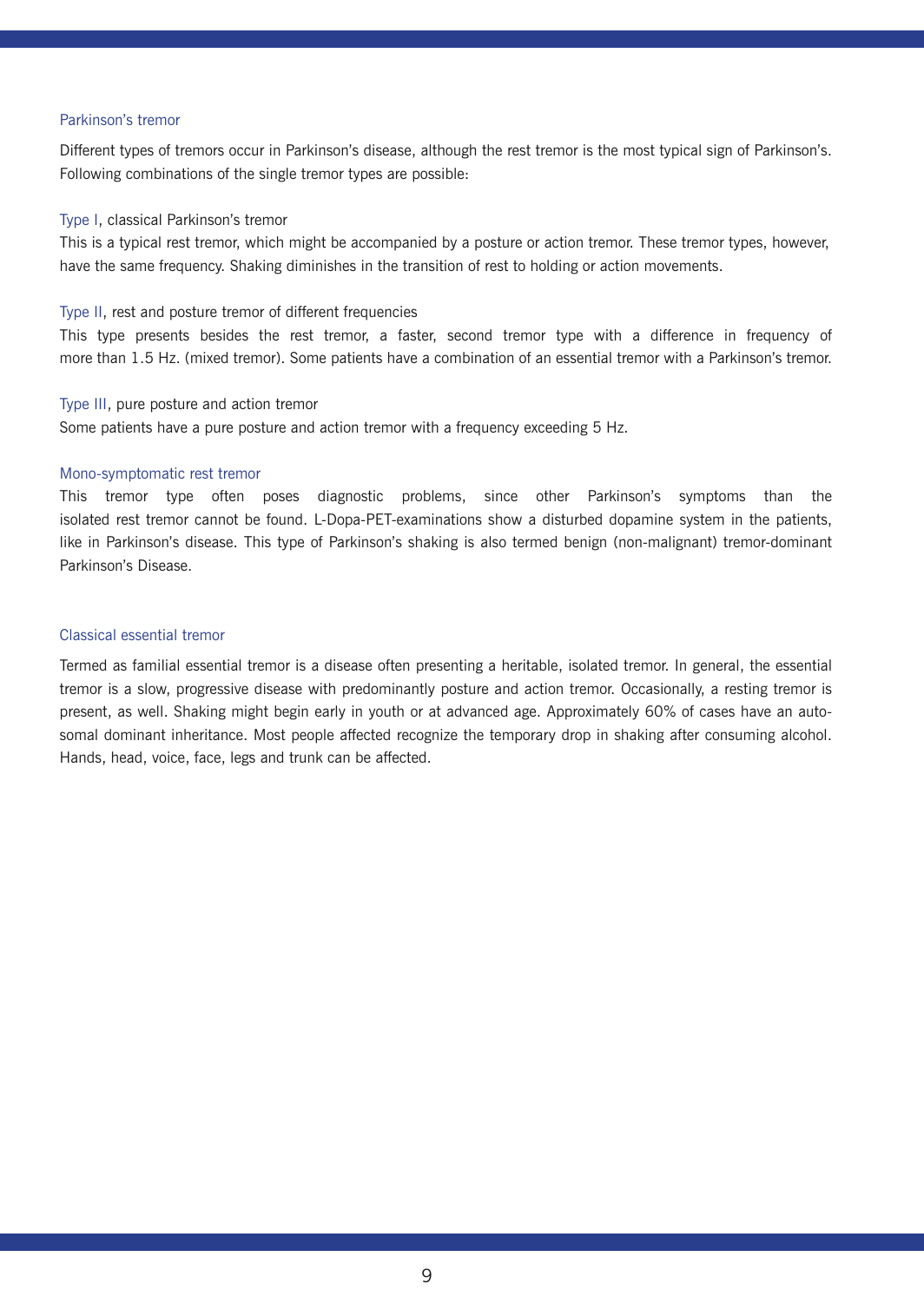The essential tremor often is confused with Parkinson's disease. The most important distinctive features are stated in the table below:

|                   | Parkinsons's shaking     | <b>Essential tremor</b>                    |
|-------------------|--------------------------|--------------------------------------------|
| Type              | Mainly during<br>resting | Mainly posture and<br>action tremor        |
| Frequency         | 5/sec.                   | 8-10/sec.                                  |
| Heritability      | Very rarely              | 60% familial                               |
| Starting age      | From 50-60 years         | Often under age 20,<br>also possible later |
| Progression       | Faster                   | Slower                                     |
| Symmetry          | On one side of the body  | On both sides of the body                  |
| Writing           | Shrinking                | Shaky                                      |
| Language          | Hoarse, soft             | Shaky                                      |
| Head-shaking      | Rarely                   | Often                                      |
| Lower jaw-shaking | Typical                  | Non-typical                                |
| Other symptoms    | Almost always existing   | <b>No</b>                                  |
| Alcohol           | No effect                | Typically dampens effect                   |
| Dopaminergic      | Effective                | No effect                                  |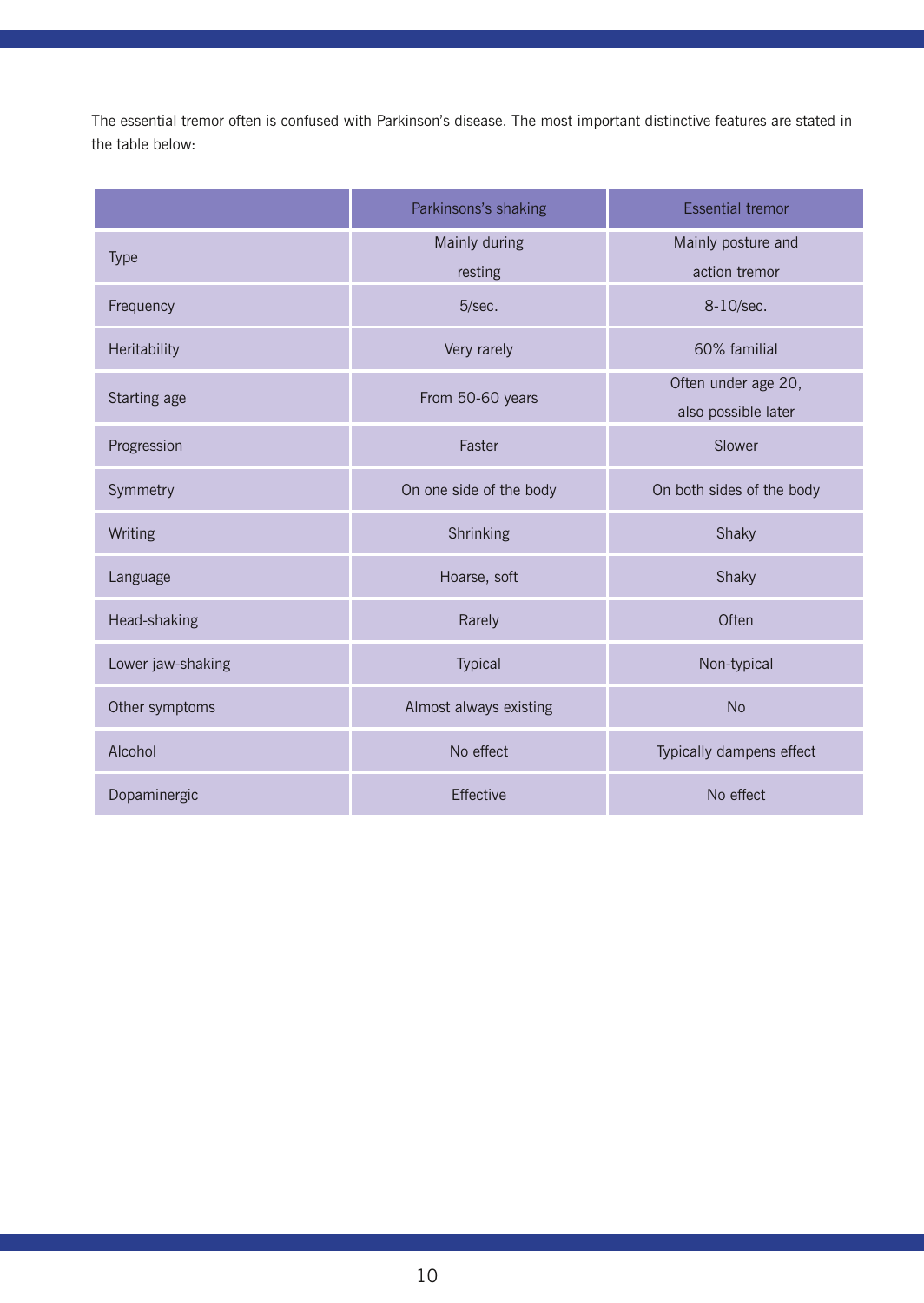#### Primary orthostatic tremor

The so-called orthostatic tremor is distinguished by difficulties in standing, also occurring during walking and possibly causing falls from a standing position. Patients are free from symptoms when sitting or lying down. Typically there is a visible or palpable shaking of leg muscles. Tremor examination via electromyography shows a fast symmetric leg tremor when standing with a frequency of 14-18 Hertz.

Some patients have other neurologic disorders, as well, just as Parkinson's or restless legs.

#### Dystonic tremor

This syndrome has a tremor in one extremity or part of the body, presenting at least minimal signs of a dystonia (centrally caused tension of muscles). Shaking is variable and irregular in amplitude and frequency. Frequency is below 7 Hz, shaking is posture and action tremor, no rest tremor. Typical appearance is the dystonic head tremor with torticollis.

#### Task-specific tremor

The task-specific tremor occurs, e.g. in professional musicians or athletes. Tremor normally occurs only during specific activity. Writing and speaking belong to motor activities, which may be affected, as well (isolated voice tremor, primary writing tremor). In some patients the tremor occurs only in certain postures of extremities (posture-specific tremor).

#### Tremor in cerebellar diseases

The so-called cerebellar tremor is a one-sided or both-sided intention tremor with a frequency below 5 Hz. A hold tremor is possible, too, but no rest tremor. Other cerebellar symptoms are always present. Most frequent case of this tremor type is multiple sclerosis.

#### Holmes Tremor

This tremor syndrome contains a rest and intention tremor and-, less often a posture tremor. This tremor is not as rhythmic as the other types of shaking and presents a slow frequency below 4.5 Hz. The case history or MRT-pictures show a lesion of the brainstem (stroke). The tremor occurs after a stroke for up to 2 years.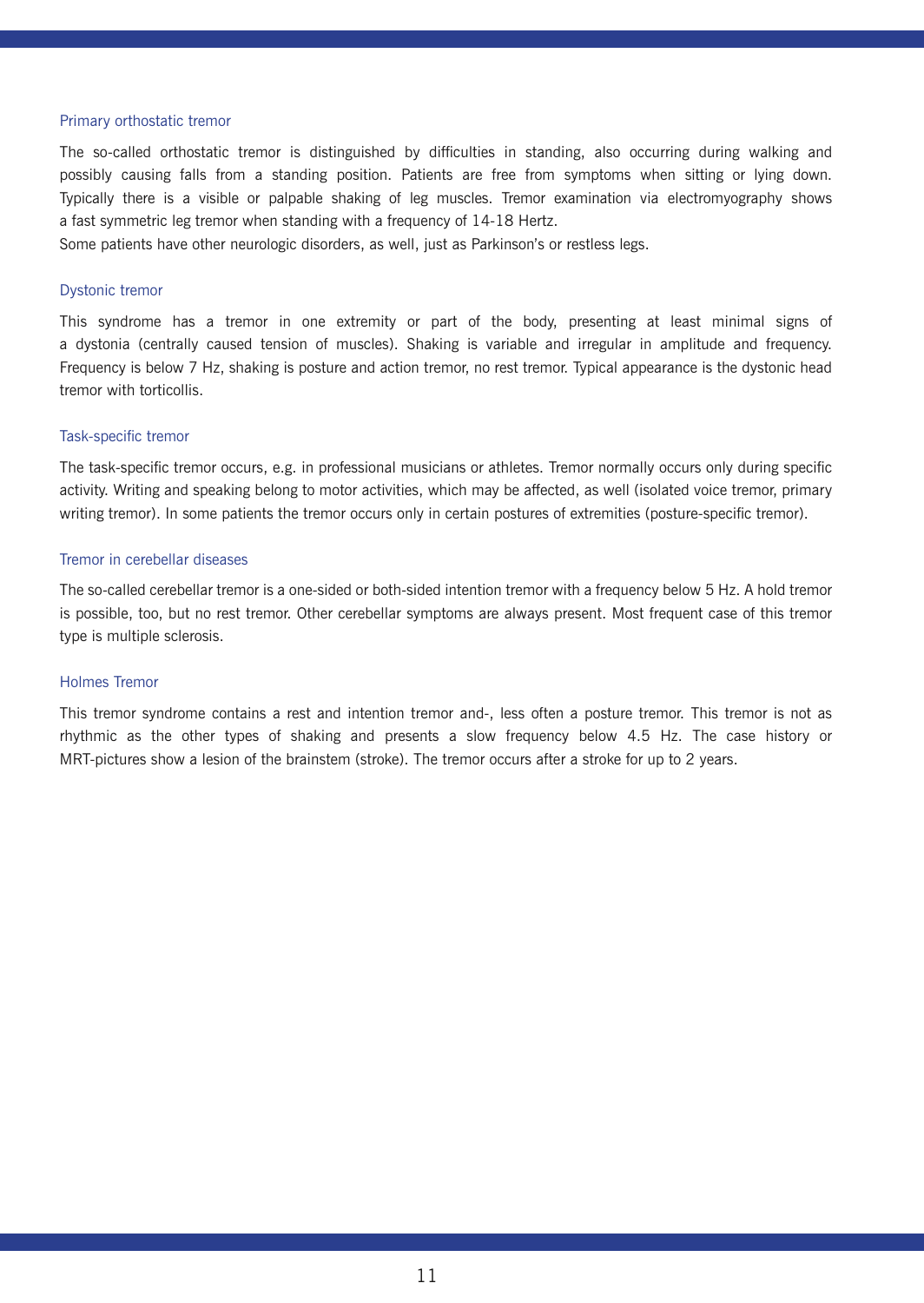#### Soft palate tremor

The rare soft palate tremor may occur in 2 types. There is a symptomatic type, caused by change in the brainstem or cerebellum. The essential type presents no changes in MRT. Rhythmic movements of the soft palate distinguish this tremor type. Patients feel an ear clicking.

#### Medicinal or toxic tremor

Tremor is regarded medicinally induced, if occurring in temporal relation with medication, and shaking is the potential side effect. Toxic tremor types occur after acute or chronic intoxications. The medicinally induced tremor may differ considerably. Clinical picture depends on the group of medication. Enhanced physiological tremor, classical tremor, cerebellar tremor may occur.

#### Tremor in polyneuropathy

Chronic severe inflammation of periphery nerves (poly neuropathy) may rarely cause a tremor.

#### Wilson's disease

Wilson's disease is a disorder in copper metabolism, causing changes of liver and brain. One symptom of this disease is rough shaking, termed as wing-flapping.

#### Shaking in the elderly

The so-called shaking in the elderly often is a non-heritable late-onset of the essential tremor.

#### Psychogenic tremor

There is no organic disorder in the nervous system in the background of the rarely occurring psychogenic tremor.

This short description of diseases, having a tremor as symptom, shows-, that shaking does not conclude Parkinson's disease in all cases.

October 2006 / Dr. Ferenc Fornadi, Gertrudis-Klinik Biskirchen , Germany

(www.parkinson-web.de)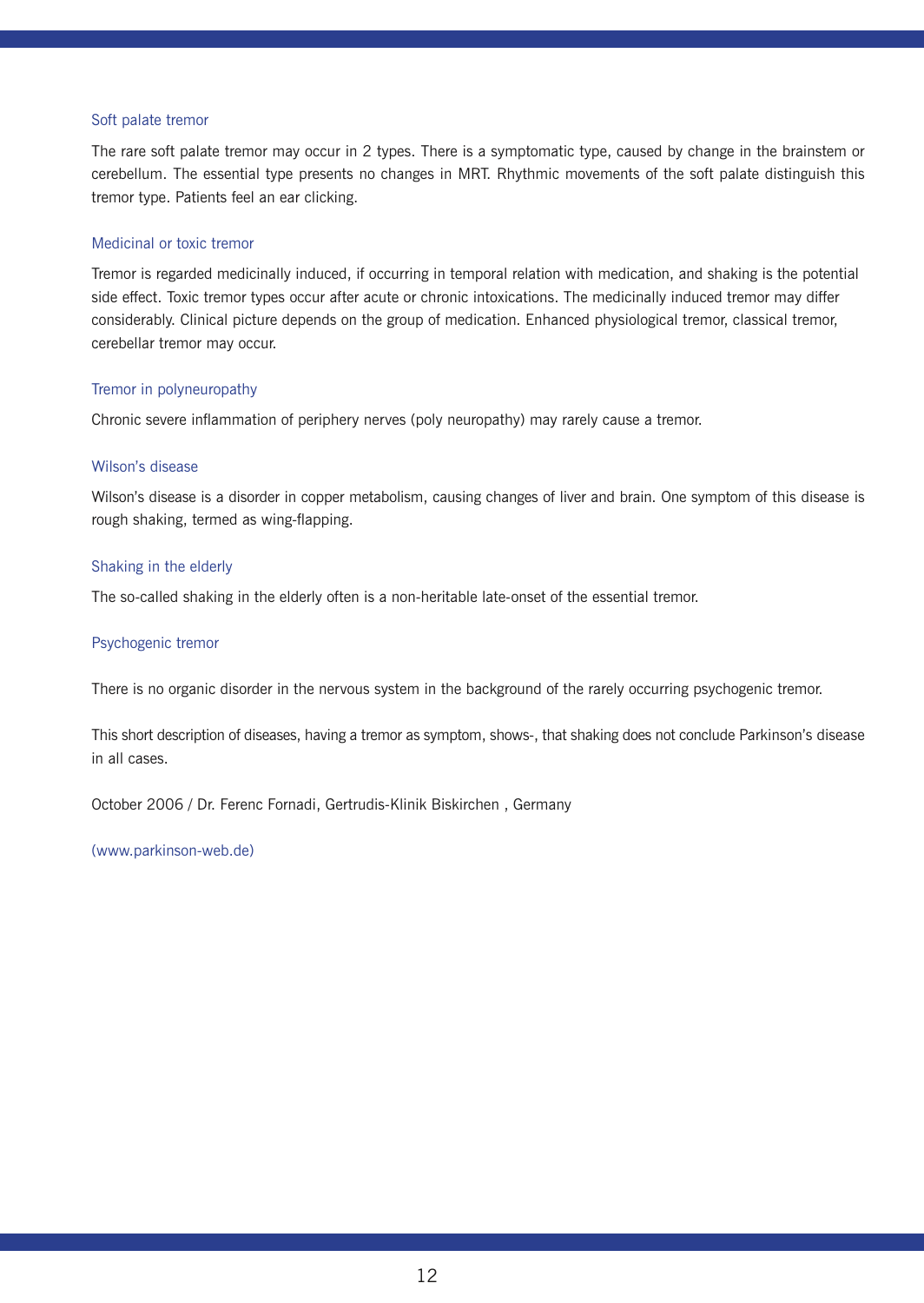# Experience report **Thevo**Calm, Ursula Strunck, Hamburg

Incredible! I no longer have any leg cramps during the night. I am able to turn several times during the night and am no longer in pain or stiff in the morning. I am much more mobile when I get up. After one night the ThevoCalm gave me back a lot of quality of life and well-being I had lost sleeping on a "normal" mattress. Thank you very much for the very pleasant telephone advice!

Hamburg, January 10, 2017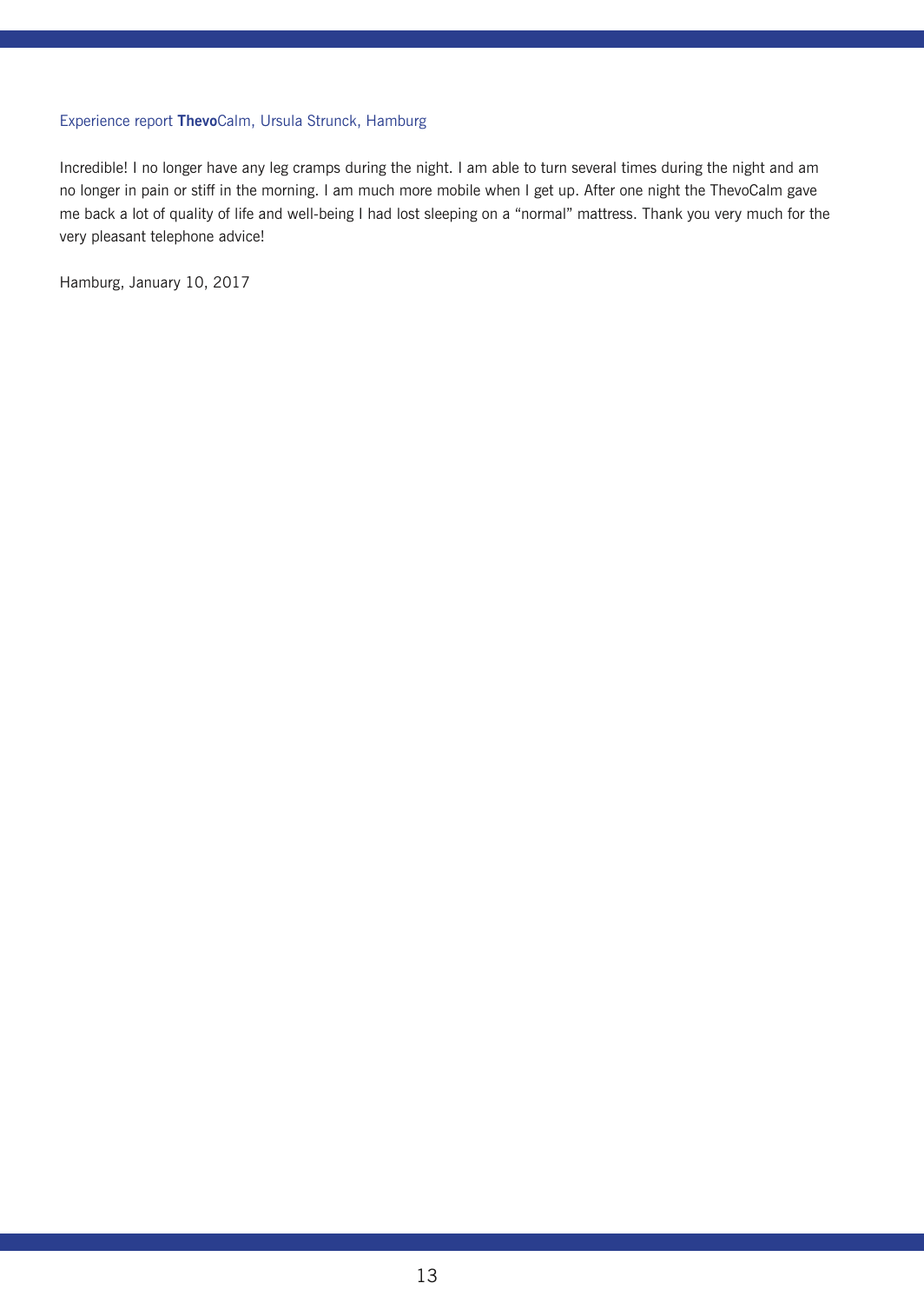# Experience report **Thevo**Calm, Wilhelm Stock from Bonn

As a Parkinson's patient I have a lot of trouble sleeping through the night. My night usually ends at 4 AM. I read, toss and turn and wait for when I'm supposed to get up, then during the day, the tiredness catches up on me. Rather by chance I found out about a mattress that helps us Parkinson's patients to sleep making life easier. I jumped at the chance to try out this mattress for 4 weeks. Immediately, it was clear that this Thevo mattress is not going anywhere. Now I know how it feels to be well rested again and apart from this I have less tension in my upper body and I find it easier to get up in the morning. A real boost in my quality of life.

Bonn, November 16, 2011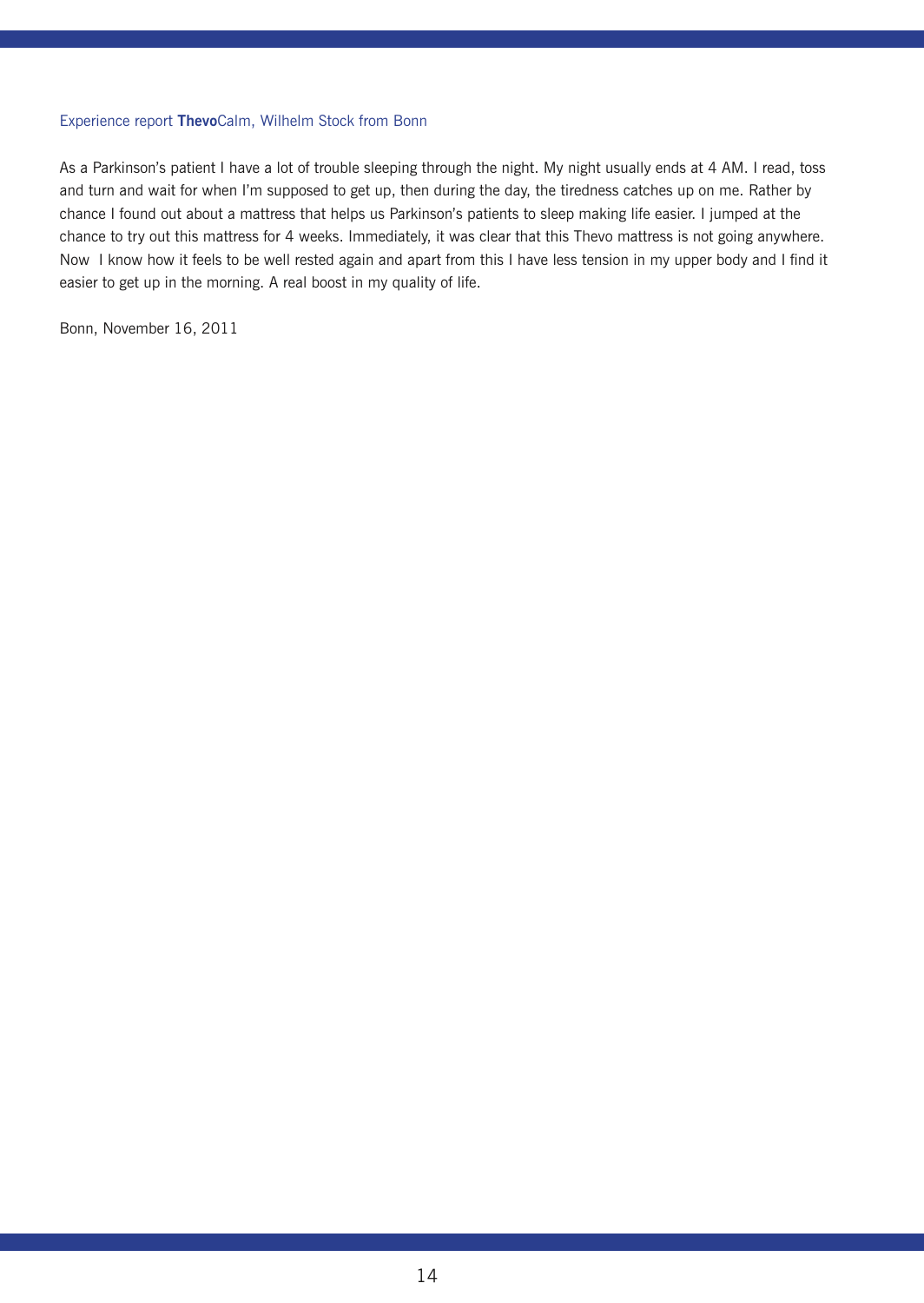#### Experience report **Thevo**Calm - Parkinson's Care, Simon

I was diagnosed with Parkinson's 6 years ago and my wife and I have since almost despaired of finding a mattress that would avoid me waking up several times at night due to being unable to turn easily in my sleep and due to discomfort in my hips and shoulders. Also, my wife – who doesn't have Parkinson's – was experiencing back pain on other mattresses and was also being woken up by me trying to turn.

We recently tested a full range of mattresses at John Lewis in London but despite their huge and impressive range we couldn't find one that was suitable.

When we briefly tested your ThevoCalm Parkinson's Care mattress at the 2016 World Parkinson Congress we both appreciated the great support the mattress provides.

Having now slept on a ThevoCalm Parkinson's Care mattress for the last month we are both really happy with it. I can turn easily in my sleep without waking, I don't get nightly pain in my joints and I don't inadvertently wake up my wife ! Meanwhile, my wife doesn't suffer back pain at night any more. A surprising additional benefit of the mattress is that we are warm enough with a thinner duvet than we used with our old mattress. Furthermore, this is the first time we have had a mattress where we can remove the cover to clean it.

All in all, you make a great product which I will be recommending people take a look at, especially where they have Parkinson's.

Very best wishes to you and your company for a happy New Year.

Simon Bremervörde, 18.01.2017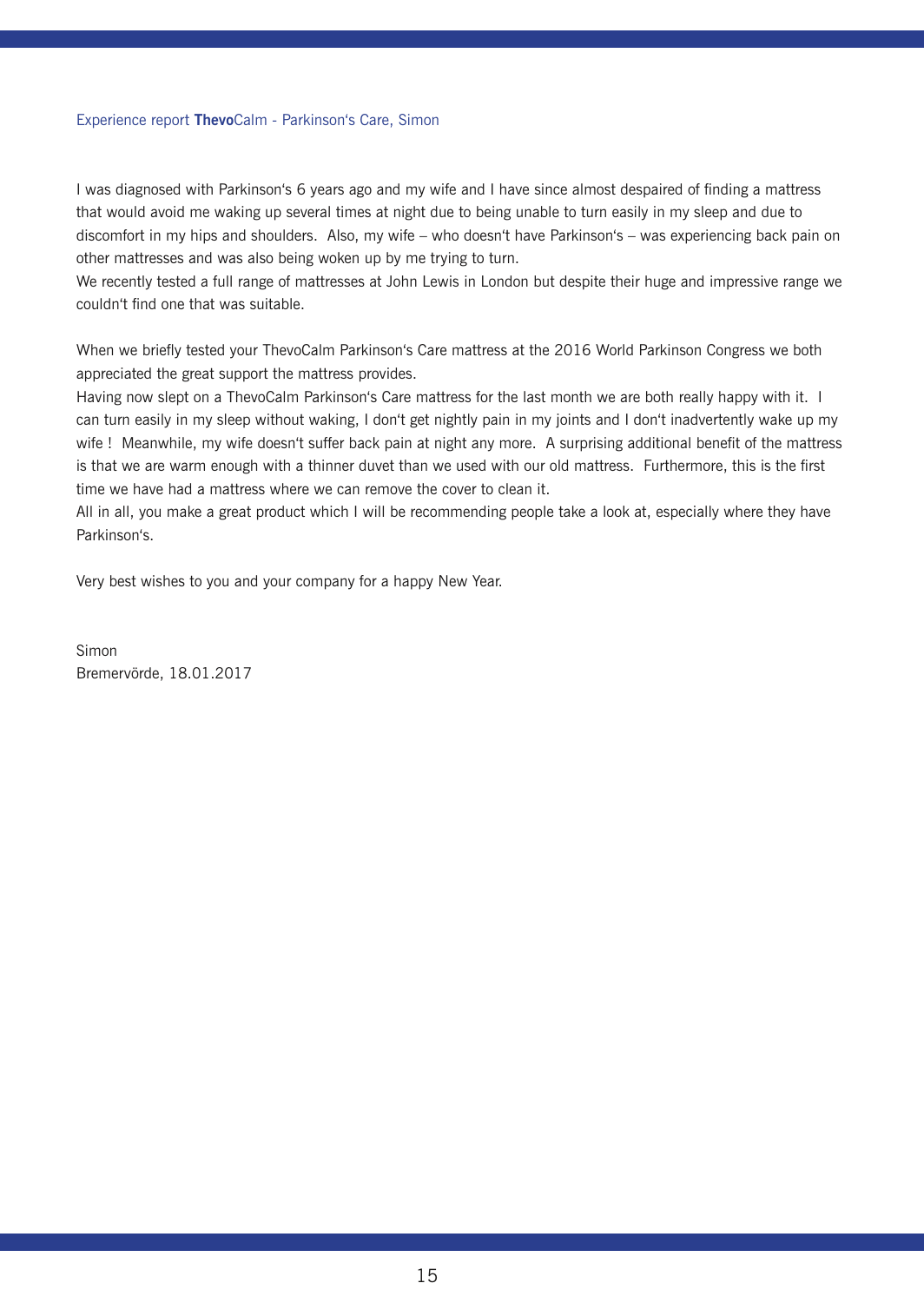# Experience report **Thevo**Calm, J. Peter from NRW

My husband was no longer able to sleep well on his Sensoflex mattress. Due to my husband's Parkinson's disease, he wasn't able to turn over so well on the five-year-old mattress. I did a search on the Internet and found the ThevoCalm Parkinson's mattress on the Thomashilfen site.

After an excellent phone conversation with Mrs Falk-Jungclaus, we ordered the mattress with a 30 day try out period. After only three days of use, my husband has had excellent sleep again and has had none of the initial problems occasionally reported in reviews. Though, my husband has said he has to take care that he doesn't land on my side of the bed through the momentum from the mattress.

We are enthusiastic and happy to recommend this mattress because there is no obligation and it can be returned after 30 day trial if it doesn't meet expectations.

We are reporting our positive experiences to our doctor in Bochum. Thank you!

NRW, July 04, 2016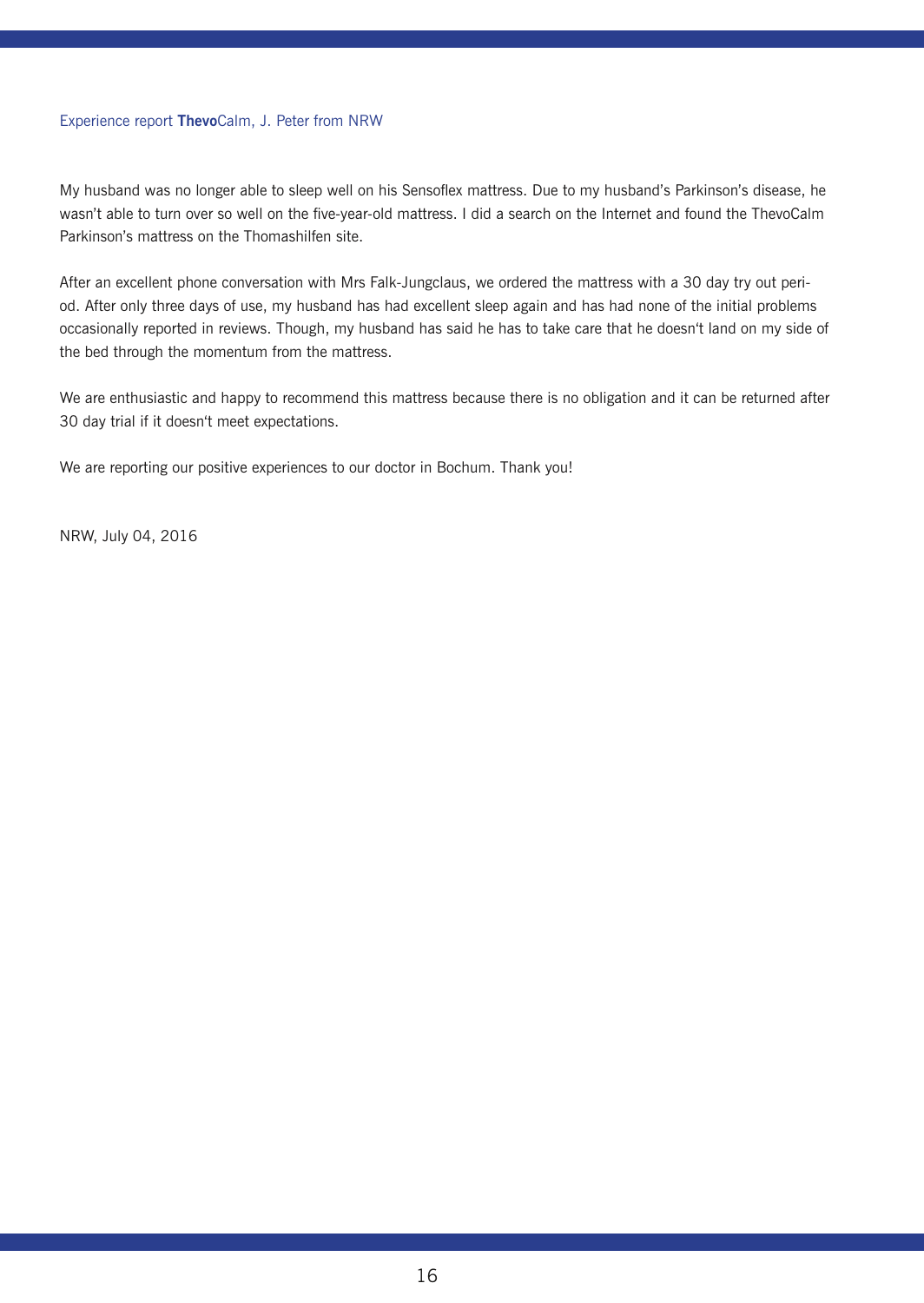# Experience report **Thevo**Calm, Heike Raabe

Hello Mrs Falk-Jungclaus,

Thank you for your helpful advice over the phone and for the prompt service. I am 53 years old, self-employed and was diagnosed with Parkinson's at 47. Nevertheless, I have a good life thanks to medication. I keep fit with a lot of sports. I go dancing, swimming and, as an alternative for poor weather conditions, I have a treadmill in my home.

I live my life consciously and try to turn every day into a good day, but I have had problems with sleeping. We bought expensive mattresses, but none of them seemed to work for me. I was never able to sleep through the night and woke up after three to four hours. Every inch of my body was in pain. I was hardly able to get up out of bed. I did a search on the Internet and found Thomashilfen and the ThevoCalm mattress.

I find it incredible that last Sunday I woke up at 10 AM! For years I had been the first one up in the morning. I was able get my housework due to the lack of sleep, but this is no longer the case and thanks God (or thank Thomashilfen) I am able to sleep better.

The other day my husband jokingly said, as he was filling the dishwasher that everything would be left for me again. "It is the mattresses fault," he said. "I will have to send the mattress back so that you can manage your housework at night and by yourself." We had a good laugh about that one. My thanks to Thomashilfen. You have given me back my quality of life.

At last, I am able to sleep again.

Heike Bremervörde, Januar 18.01.2017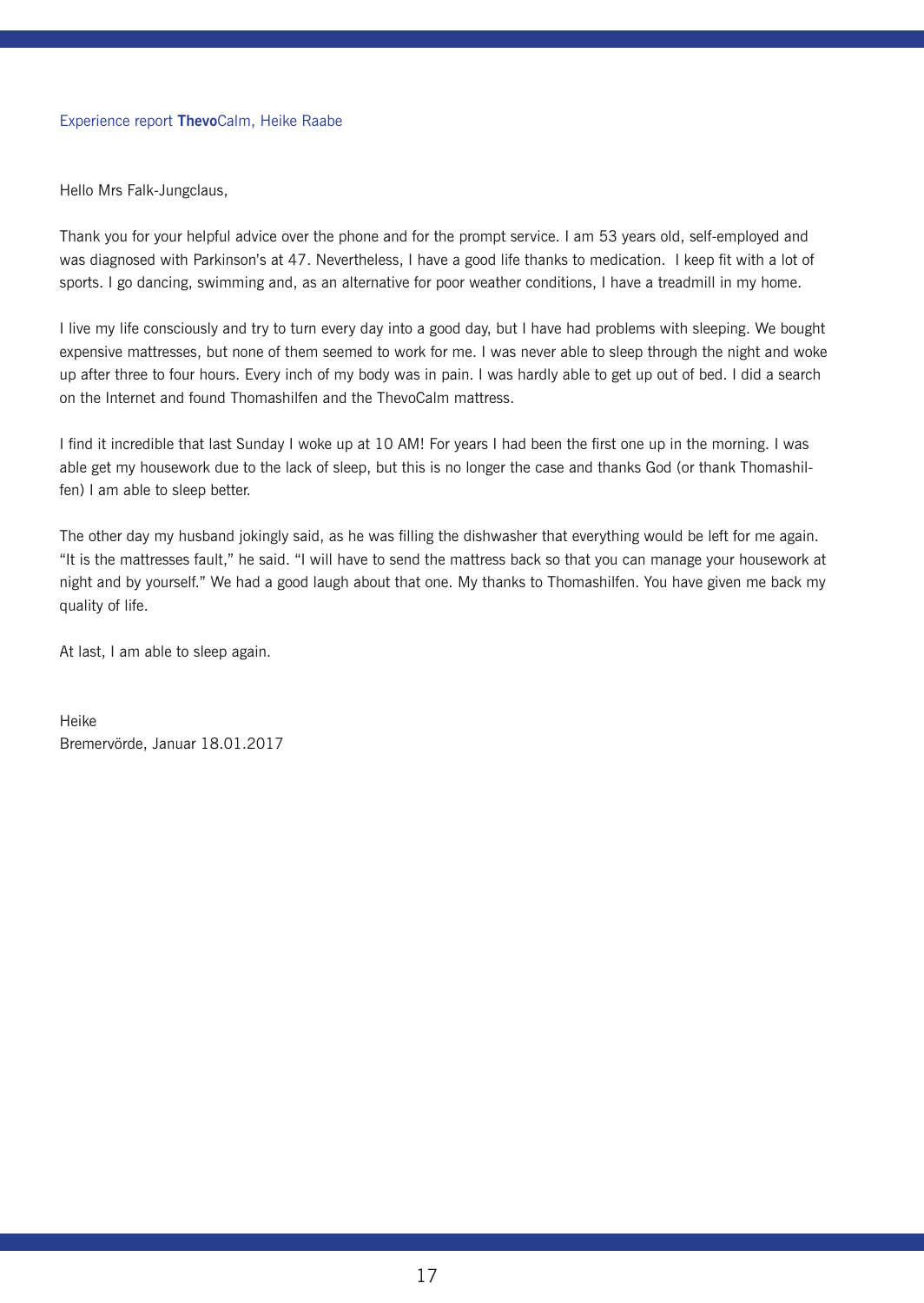# Experience report **Thevo**Calm, Dr. F. Krämer, Bergisch Gladbach

I have suffered from debilitating sleep disorders for many years because of Parkinson's disease. Typically, I have frequent waking phases with great restlessness, which significantly disrupts my day/night rhythm.

Previously I was treated for this problem with the usual neuroleptics and psycho pharmaceuticals. However, this medicinal approach was not able to help me with my sleeping disorders.

I found a reference to Thomashilfen while searching on the Internet and five weeks ago I started my trial of the ThevoCalm mattress, which is specially developed for Parkinson's disease.

Since then my nightly maladies are almost non-existent and I am able to sleep longer and deeper again.

My warm thanks for this wonderful mattress.

Bergisch Gladbach, June 06, 2016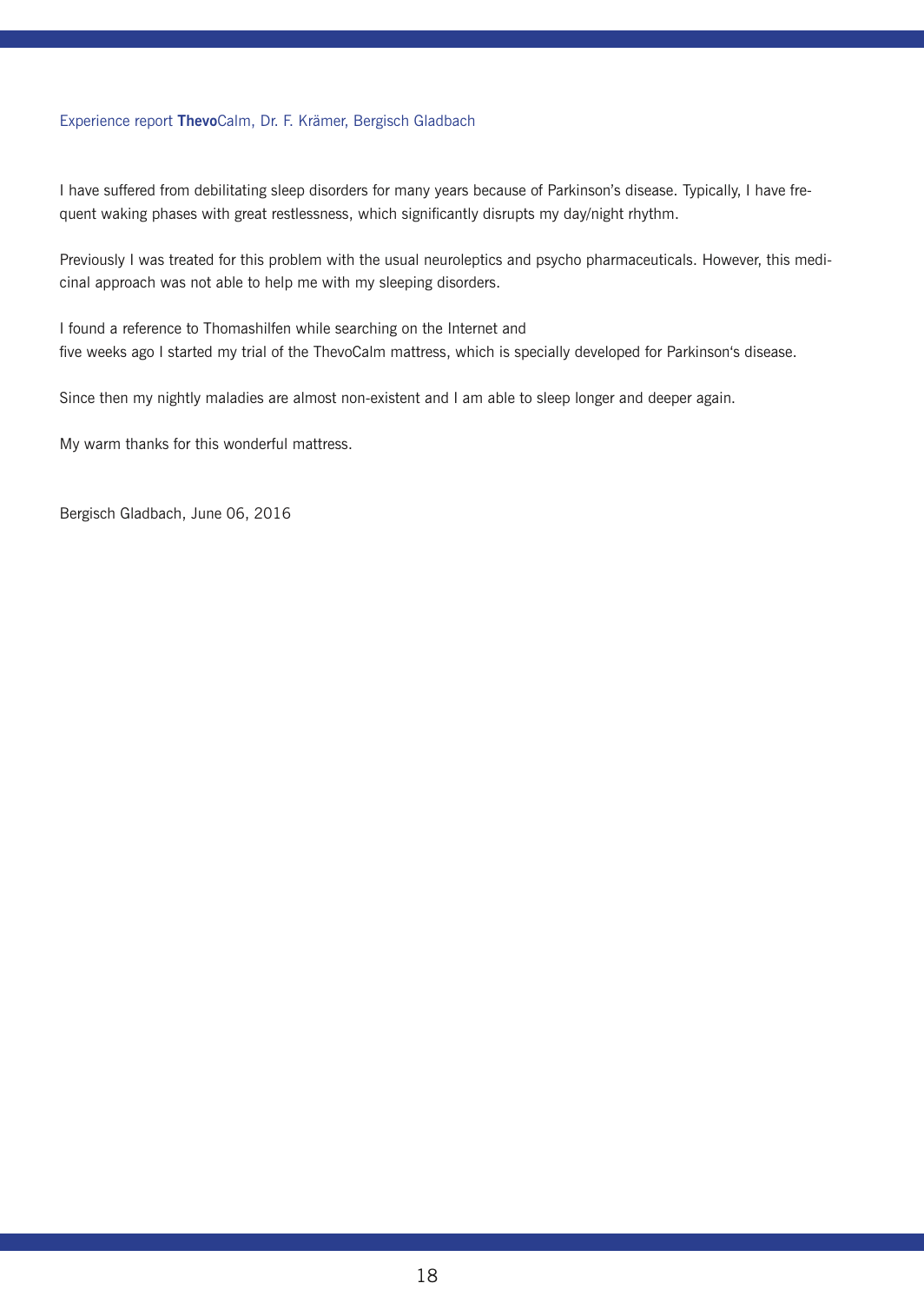# Experience report **Thevo**Calm, Shay Healy, Ireland

Shay Healy Sleeping Soundly Again on the Thevo Mobility Mattress

For the past two months I have been testing a mattress designed especially for people with Parkinson's. It is geared to make sleeping more comfortable and ameliorate pain in the morning. It was and has been beneficial across a range of the complications of Parkinson's. There's a special mattress for wheel-chair users and even one for those with dementia.

As a final test, I slept last night in my old mattress and when I got up this morning, "Jaysus the pain" is all I can say.

The difference between my old mattress and my new one is inestimable.

They are called Thevo Mobility mattresses and what happens is when your body moves, the mattress automatically counters the move and puts you back on an even keel......

Stay sane Shay Healy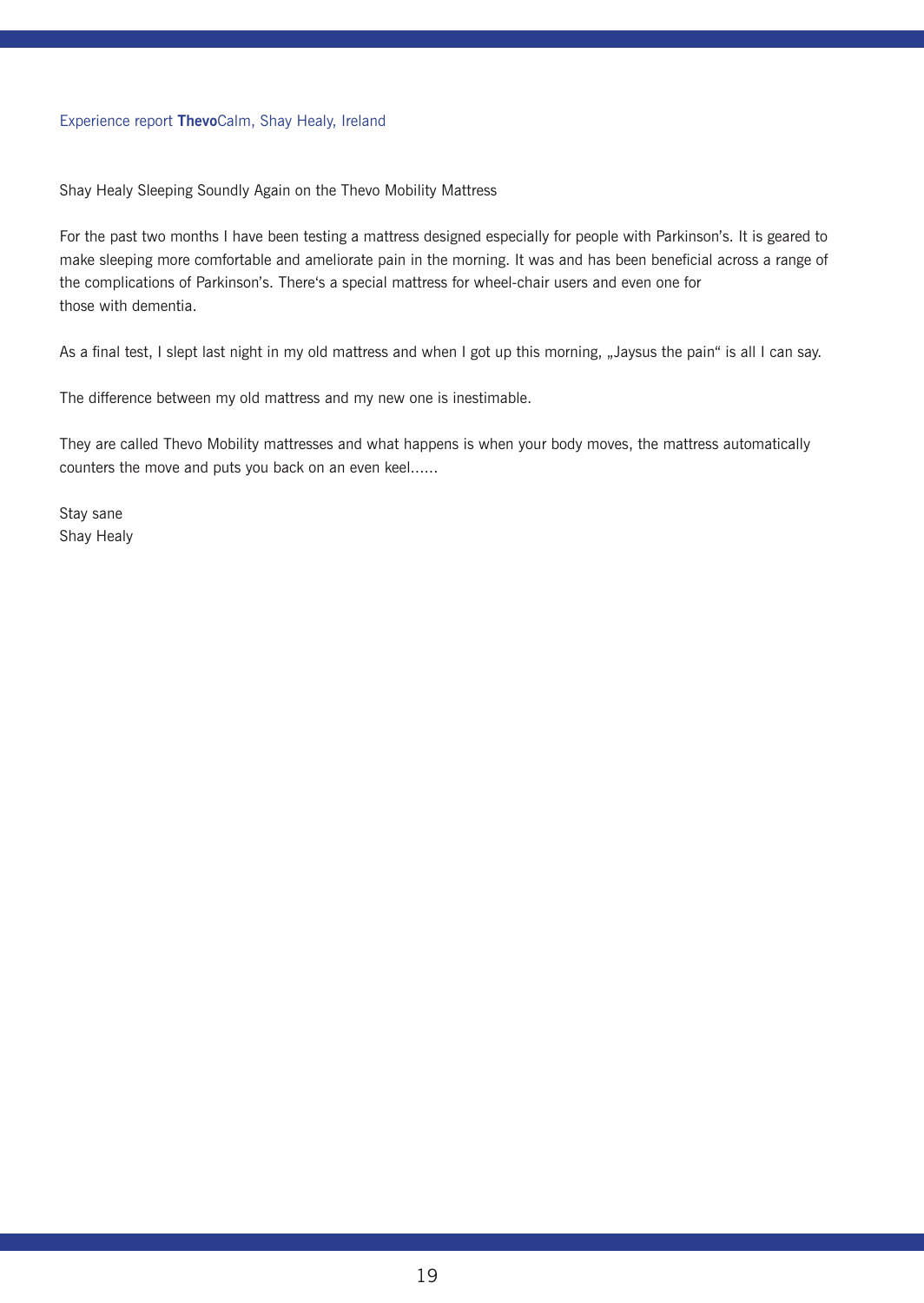# Experience report **Thevo**Calm, Michael Melcher, Young & Parkinson

One would think that we Parkinson's patients would be happy.

After all, we get much more out of life. We have the sunny days for our commitments. Then, when the moon shines, the new day starts. We have time to meet our friends on chats, paint pictures, or knit. So, we get a lot more out of our day due to our interrupted sleep.

Unfortunately, it is not that simple. We know the meaning of too little sleep from experience. We are imbalanced and toward lunchtime, we become tired and reach our limits or slow down.

I have tried many things, since I still work.

My doctor gave me natural sleep aids, which unfortunately did not help. Calming tea or walks in the evening also failed to significantly lengthen my sleep phases. My sleep phase was usually over around 3:00 AM, so I would watch TV, paint, read or chat just to keep busy. Around 6:00 AM, I would feel tired again. This was not good for my work life, since that's when the alarm rings and I have to get ready to go.

Four hours of sleep or sometimes even five hours is just not enough in the long term.

At Tulip (German Parkinson's Gala) in Berlin, I found Thomashilfen, which offers mattresses specifically for persons who have Parkinson's.

Their friendly advice and uncomplicated atmosphere encouraged me to call the company and ask about testing the mattress. It was very helpful for me in my search for restful sleep

After a very friendly conversation and a match of personal data (weight, bed size), the mattress was delivered to me within a week.

It was pointed out to me that the first three to four nights may feel unfamiliar. This was indeed the case. I have now been sleeping on the mattress for three weeks and have sleep times of at least seven hours. Yesterday, I even made it to ten hours. Getting up in the morning is also a lot easier for me, since my body is relaxed and rested. The only problem I battle now is getting my body accustomed to sleeping through the night. I still wake up around 3:00 AM, but force myself to stay in bed. I drink a sip of water, turn over and keep on sleeping. I have firmly decided to buy the mattress. I'm a little mad at myself for not having done so sooner. I can only recommend it, based on my experience.

Thank you, Thomashilfen!!

A well-rested Michael Melcher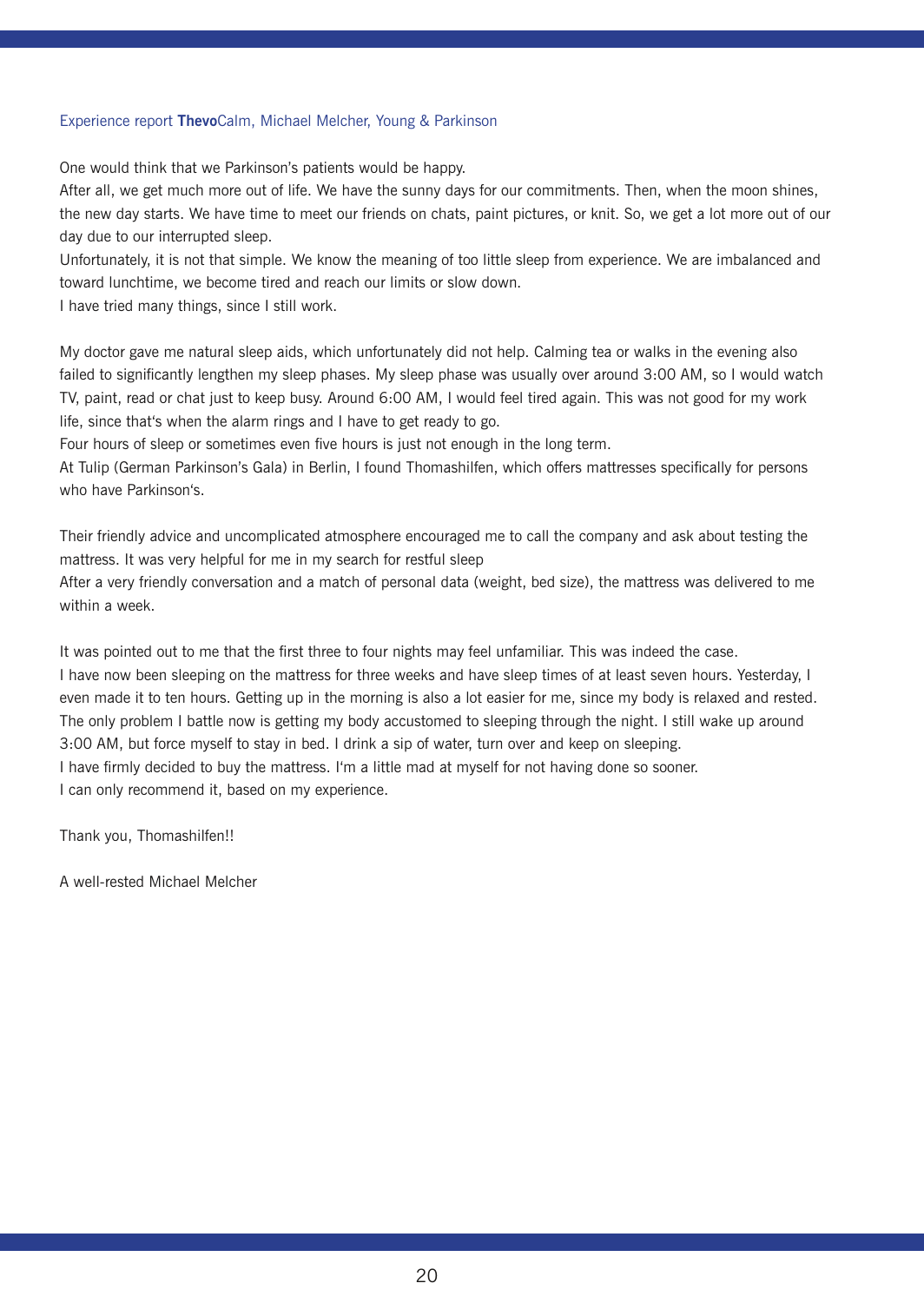# Experience report **Thevo**Calm, Mr. Bente Andersen, Copenhagen

"The last year I have had problems with my sleep. Usually I woke up after 4 hours of sleep, and so could not fall asleep again. This meant that the entire next day I could barely stand up and sleep. When I sat in a chair, I could suddenly fall over, and if I sat with something in his hand, dropped it on the floor. And it goes beyond one's entire well-being, if you sleep too little. In March there was with the magazine Parkinson Recent included an advertisement for ThevoCalm mattresses - including a Parkinson mattress. I decided to test it - and I have no regrets.

Already the first night I slept 7 hours - and since then I slept between 5 and 7 hours each night. If I had previously had to get up to go to the bathroom, I could not fall asleep again. But now I can get up, go to the bathroom, and go to bed and fall asleep again. I feel that my body is more rested, I can overcome more everyday. My friends and family say " you have come to look better" and it is certainly not so bad.

All in all I can recommend ThevoCalm Parkinson mattress."

Copenhagen, 21. April 2015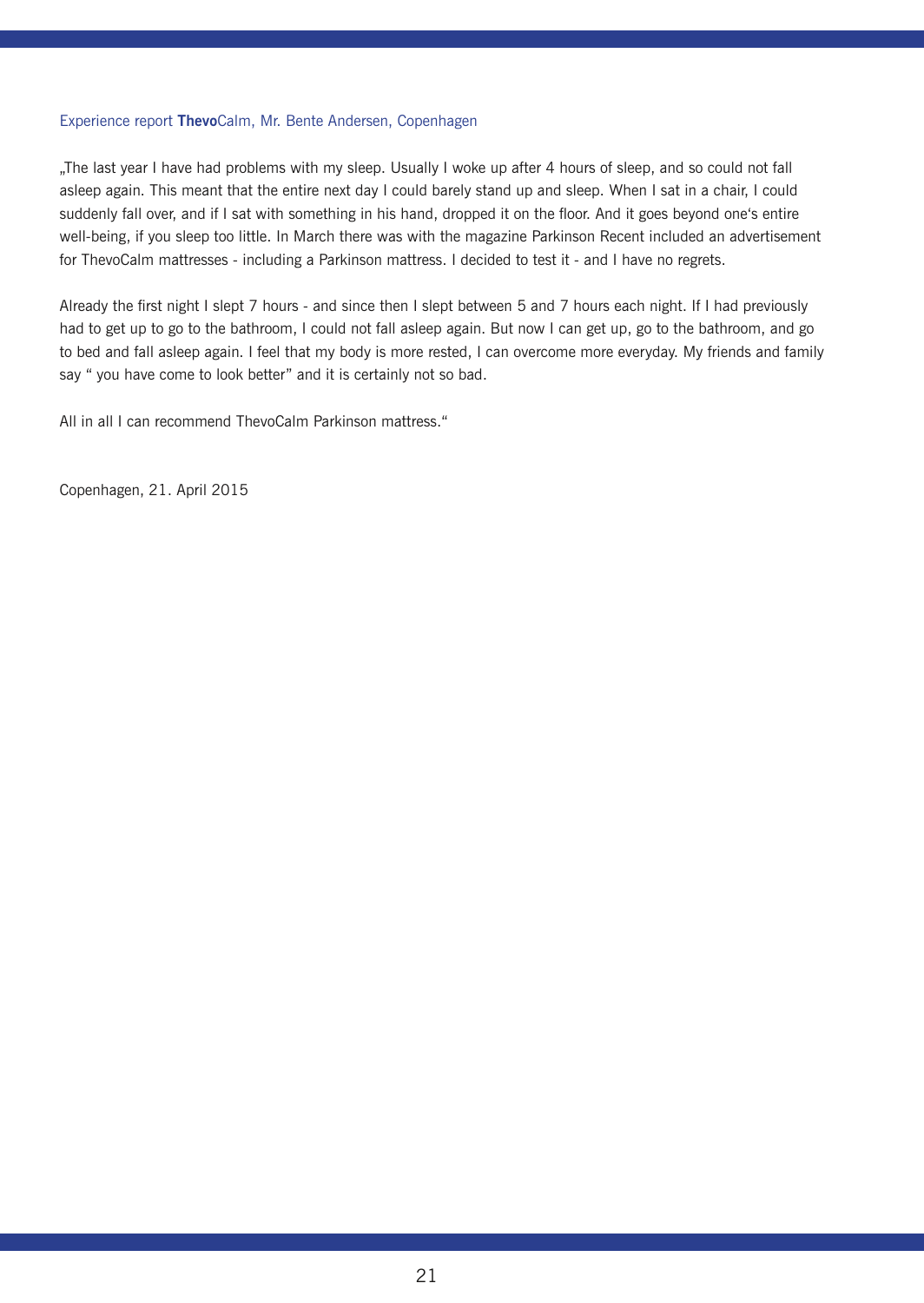### Experience report **Thevo**Calm accompanied testing, R.G. hospital nurse

The mattress for those afflicted with Parkinson's arrived last week for testing.

It is surprisingly light in weight and easy for one person to unpack. An elevated position of the upper body is still possible as the product can simply be placed on an existing slatted or electric frame.

The water resistant and air permeable coating of the upper side of the mattress is also a perk.

The cover protects the inexpensive foam against unwanted wetness. I noticed that the afflicted person not only appears to have slept more deeply, but during the nightly visit to the toilet is in comparison "not so shaky;" the gait pattern appears to be smoother.

Of course this is only an initial impression. In practice it needs to be shown how the mattress performs when subject to wear and tear after getting in and out of bed.

My wish would be that with a new purchase, which will certainly be necessary after 10 years, a "repurchasing discount" is addressed. A purchase, as soon as the decision about the size of the new bed has been made, will certainly be undertaken by the afflicted person.

R.G. hospital nurse At the request of R.G. the address and name are not mentioned here, but are however known to Thomashilfen.

Bremervörde, July 25, 2014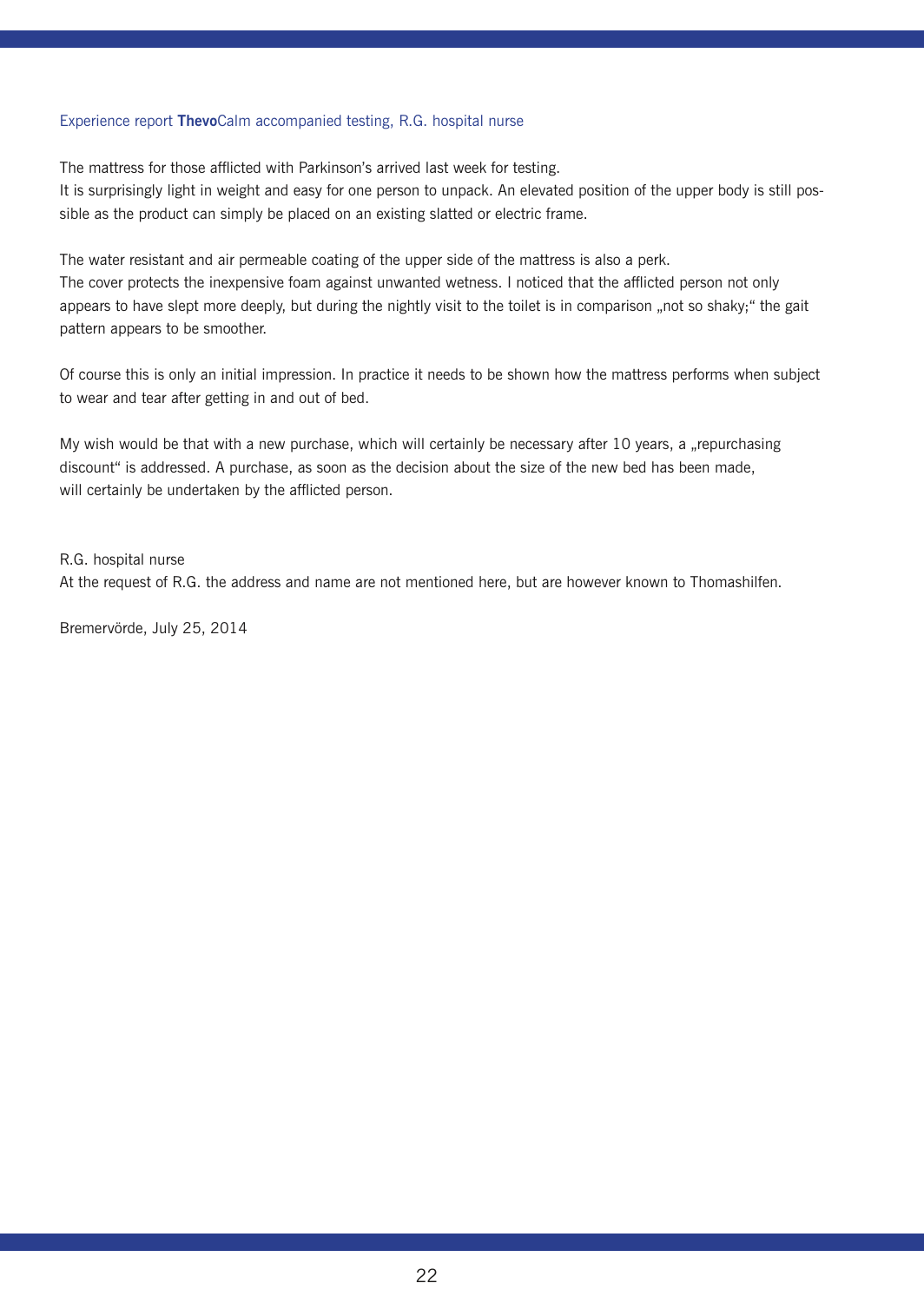# Experience report **Thevo**Calm,

Mrs Kunze (coordinates local Parkinson group together with husband), Rendsburg

# *1. How often do sleep disorders and Parkinson's coincide? How severe are the symptoms? What are the causes?*

In my conversations I often hear that sleep problems are very widespread amongst Parkinson's patients. The sleeplessness causes a deterioration of the physical symptoms and impairs the quality-of-life due to the daytime tiredness. Overall I sleep very restlessly, my husband even says that I thrash about and shout loudly. With me it especially comes to sleep disturbances in the REM phase.

The beds and mattresses on which I have slept up to now were not able to process this restlessness and I regularly woke up. On top of that, in the morning I had back pain. But this is nothing unusual for someone with Parkinson's. The therapy mattress from Thomashilfen has helped to significantly alleviate my pain and restlessness.

#### *2. What are the convincing arguments in favor of this special mattress?*

The therapy mattress from Thomashilfen absorbs all movements and gently cushions them. It adapts well to me, and above all, it follows all my movements. In spite of this adaptability the mattress gives me sufficient support so that my mobility is ensured. I can turn around and easily get out of bed in the morning. The shoulder area yields easily and I no longer have to worry about tension.

In the morning I don't even want to get up, that is how enjoyable it is to lay on the ThevoCalm. When I do get up, I am well rested and more balanced during the day. I need my strength. As regional manager of a Parkinson Group, I organize various events and training courses where members are provided with the latest information in Rendsburg / Schleswig-Holstein. I have to look after the interests of those afflicted with Parkinson's. My nightly rest has improved, the sleep is more intensive, better and I am more rested in the morning.

# *3. How did you find out about this mattress?*

At last year's delegate congress of the German Parkinson's Association (dpv, Deutsche Parkinson Vereinigung e.V.) in Kassel. Thomashilfen exhibited a mattress and offered it for testing at home. I was happy to accept the free offer. Since the trial, I sleep better, am more relaxed, and more vital during the day.

During the consultation I was interested in the construction of the mattress with the "wing springs." Apparently the wings springs do something so that I can sleep better. That's good enough for me.

#### *4. Do you wake up in pain anymore?*

I often used to have pain, especially in the morning. Since Thevo, I get up in the morning without back pain.

Bremervörde, June 27, 2013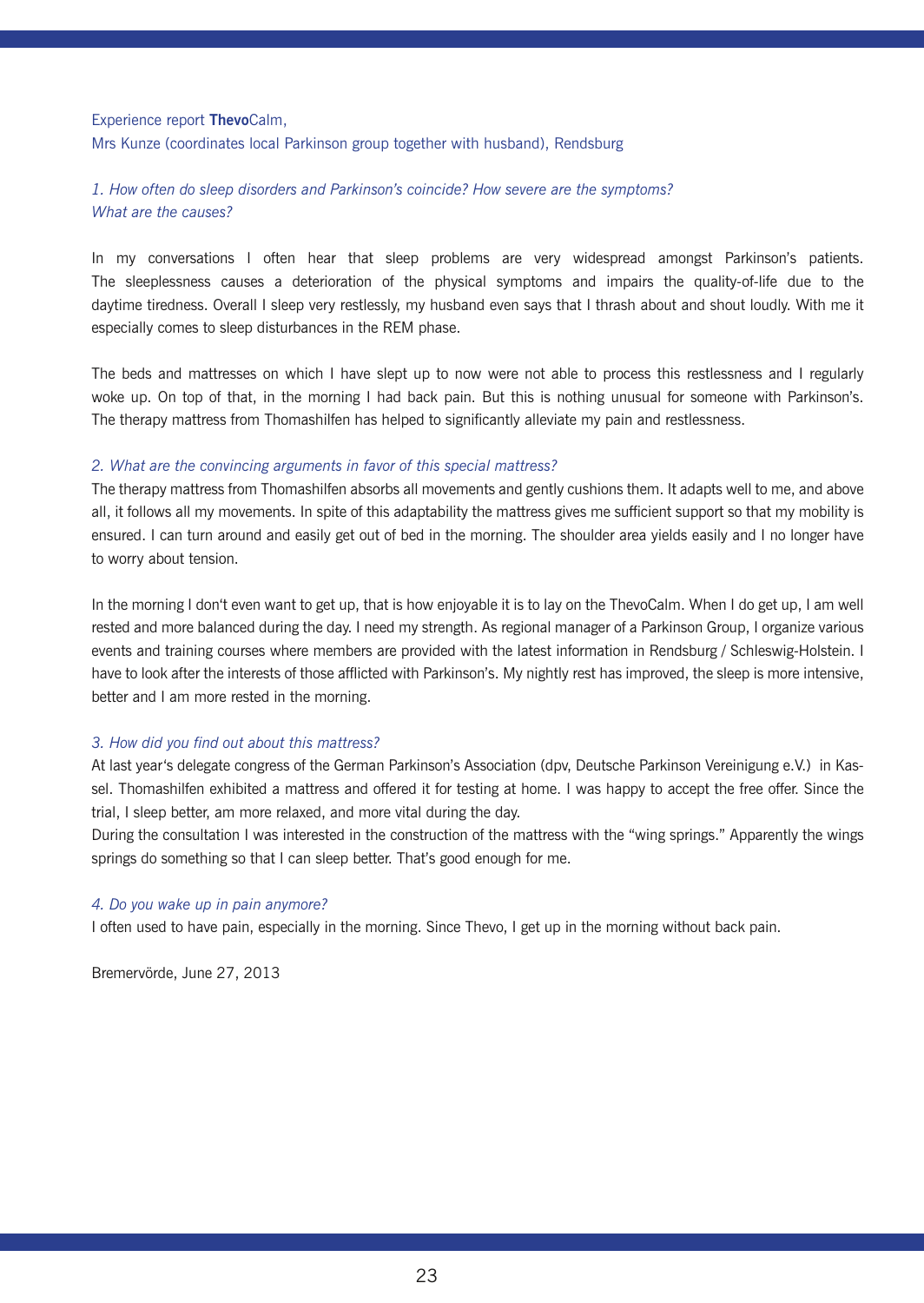# Experience report **Thevo**Calm with Mr. B., September 2010

Mr. B. is a medically adjusted Parkinson's patient. He is impaired in his movement due to visible muscle shaking including muscle stiffness. He reports that he very much depends on his daily schedule. He is still working as a freelance insurance broker. However, he now needs to employ a co-worker, since he "never can rely on his form of the day".

Mr. B., 87kg, tries ThevoCalm 80 first, but after two days he reports that he cannot sleep. Muscles are increasingly tense, and he suffers strong neck pain.

ThevoCalm 80 is exchanged against ThevoCalm 140.

After the first night Mr. B. reported a better lying quality and relaxed neck muscles.

During the trial he reported that position changes are easier. Gravity shifts or micromotions are facilitated, despite muscle shaking. Even complete position changes are easier for him to do.

He falls asleep much easier.

The improved positioning unfortunately does not influence the tremor. So, he still wakes up at night from shaking and leg cramps.

Nevertheless, Mr. B. states that he sleeps better through the night and is less tired during the day. He has the subjective impression that vitality increased due to his improved sleep. Daytime activities are facilitated and he reports higher concentration.

Bremervörde, November 2010 Ute Geitmann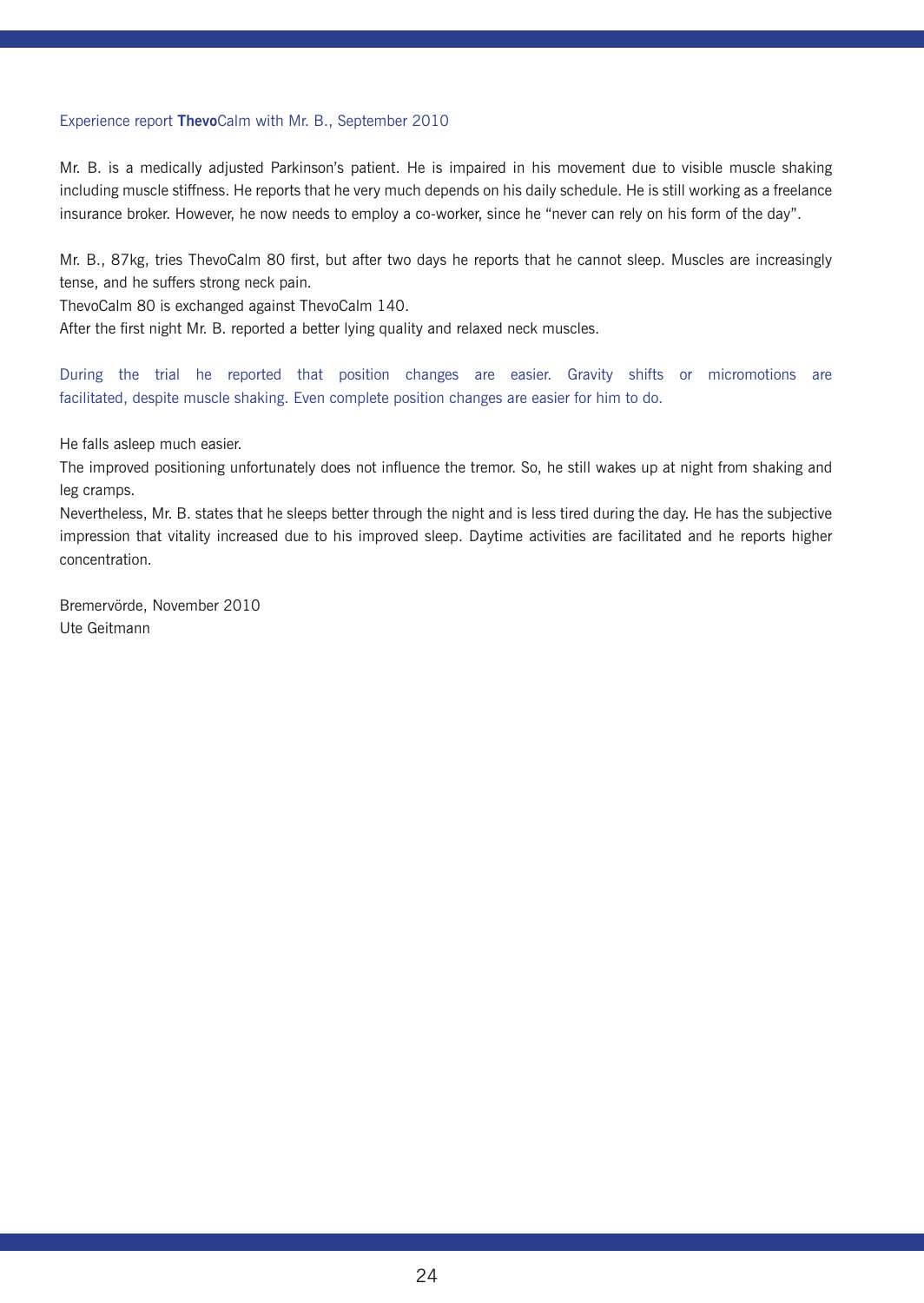# Experience report **Thevo**Calm testing with Mr. S., August 2010

Mr. S. has had Parkinson's for 16 years, is medically adjusted and provided with an impulse generator for deep brain stimulation since April 2009.

Because of this, external persons cannot recognize any tremor.

He often has a restless sleep at night and describes situations which make him wake up because of his intense movements, like hitting the wall with his arm or kicking. He also complains about strong back ache after lying down for longer periods. He has problems getting out of the bed – especially in the morning.

He tries ThevoCalm.

In the course of testing he starts to fall asleep more easily and sleep through the night. Intensive movements, occurring leg movements and leg cramps decline in the course of testing as well as nightmares described before.

Upon completion of the test he states that he lies considerably calmer and that intentional movements were easier to perform. Position changes in bed were easier to make. "It simply was different" is his positive feedback. Painful muscle tension was considerably reduced, so Mr. S. could sleep longer and better. Being able to move much better is one main aspect for him. Especially getting up in the morning is much easier now. "I just couldn't get out of bed before. I literally was stuck in the mattress."

Mr. S., weighing 86kg, initially was provided with ThevoCalm 80. He complained about sinking into the mattress too much and about difficulties moving. Also restless dreams, often accompanied by occurring movements, become more frequent.

By providing him with ThevoCalm 140 problems decreased and he can again move better.

Bremervörde, 2010-10-04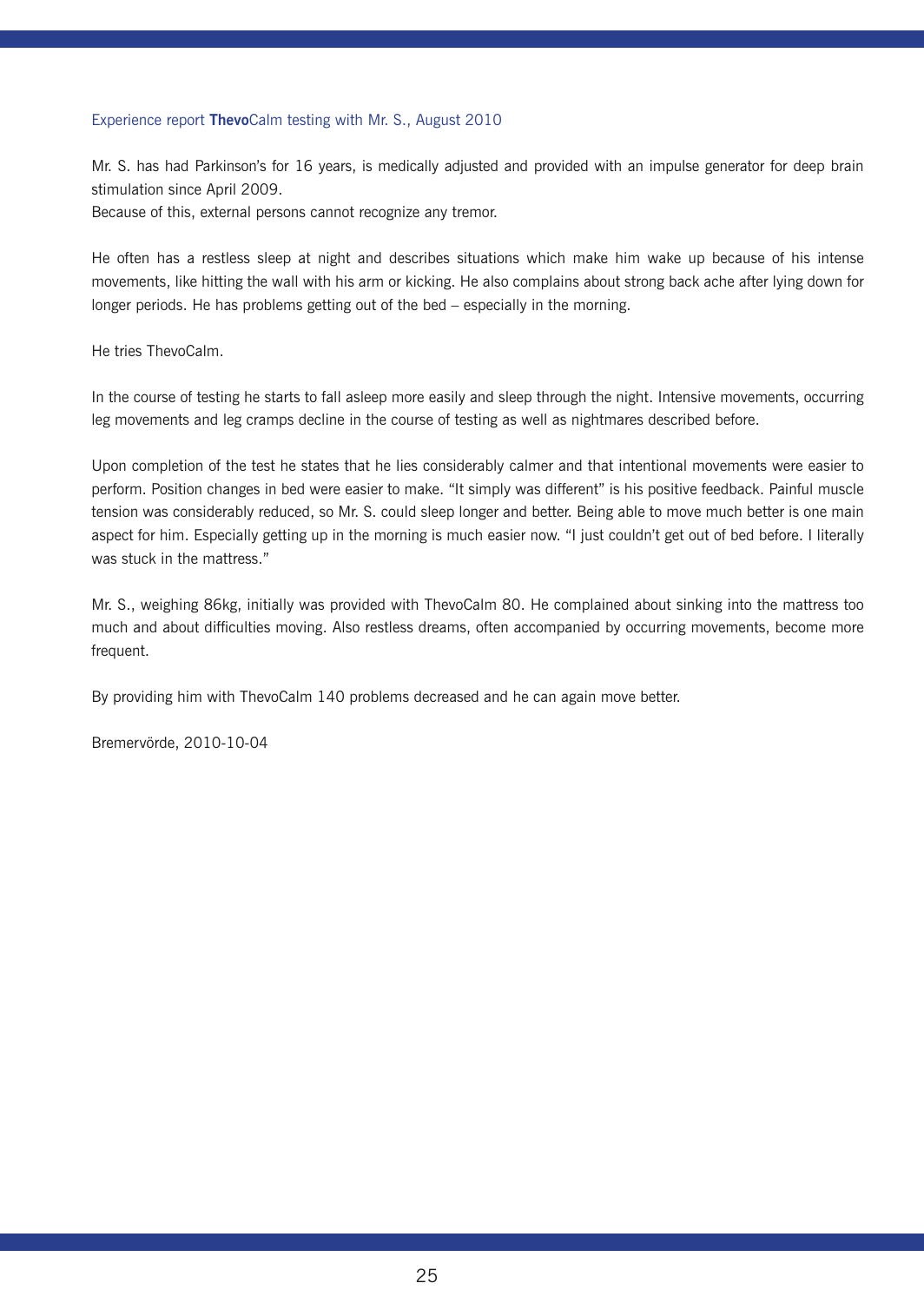### Experience report **Thevo**Calm testing with Mr. E

Mr. E. is 86 years old and resident of a care community. He suffers from Parkinson's Disease.

He is well-oriented and presents no dementia-affected changes. The slower response time related to M. Parkinson's may assume a mental slowdown at times. However, this is not proven. Mr. E. clearly expresses his wishes and does not permit others to decide for him.

He makes the nursing staff explain all measures and considerations for the improvement of his care. If he considers them to be plausible, he agrees.

He clearly expresses and describes his illness-related impairments.

In addition to Parkinson's Mr. E. also suffers from macular degeneration. So, he is legally blind.

Mr. E. has sleeps badly. He complains about back ache and pain in the shoulder-arm area. He complains about pain when lying down, caused by his inability to change position. The pain described is one reason for his poor sleep at night. Pain is not limited to certain body parts. He describes pain all over his body. The nurse management describes him as "The princess and the pea", to underline that even supposed little things may create pain.

Mr. E. has no pronounced tremor. Rigor (muscle stiffness) presents, depending on the structure of the day, as follows: He describes a gain in weight of, e.g. his feet, a drinking glass or the rollator.

He wants to lift these objects. However, his attempts to do so become increasingly difficult, since muscles become stiff during his attempts. He describes this as a gain in weight of the objects.

This problem is present at night, as well. He cannot make big changes of his position and needs to be re-positioned. However, he can make little movements, like slight gravity shifts. But even these movements are often difficult because of the gain in weight he describes.

The slight gravity shifts have a positive influence on his pain from lying down.

Based on this background, Mr. E. was provided with a Thevo-therapeutic bed on a trial basis on 2010-02-24, to see if it provided relief.

Just 2 weeks after sleeping on the Thevo-therapeutic bed a more than significant change could be noticed. The nurse management in charge reported that already after a few days, Mr. E. had a considerably better sleep, and still has. It is clearly recognizable that he is more relaxed in bed and sleeps at night. Pain seems to be barely perceivable any longer. Asking him showed that he no longer expresses the weight gain mentioned before. He states that he sleeps better.

He still needs to be repositioned, since independent position changes are still lacking. It can be assumed that he is able to make slight gravity changes and thus has a better sleep.

Mr. E. stated he feels better in the morning and starts the day quicker. He does not want to lose this Thevo bed.

Bremervörde, 2010-03-23